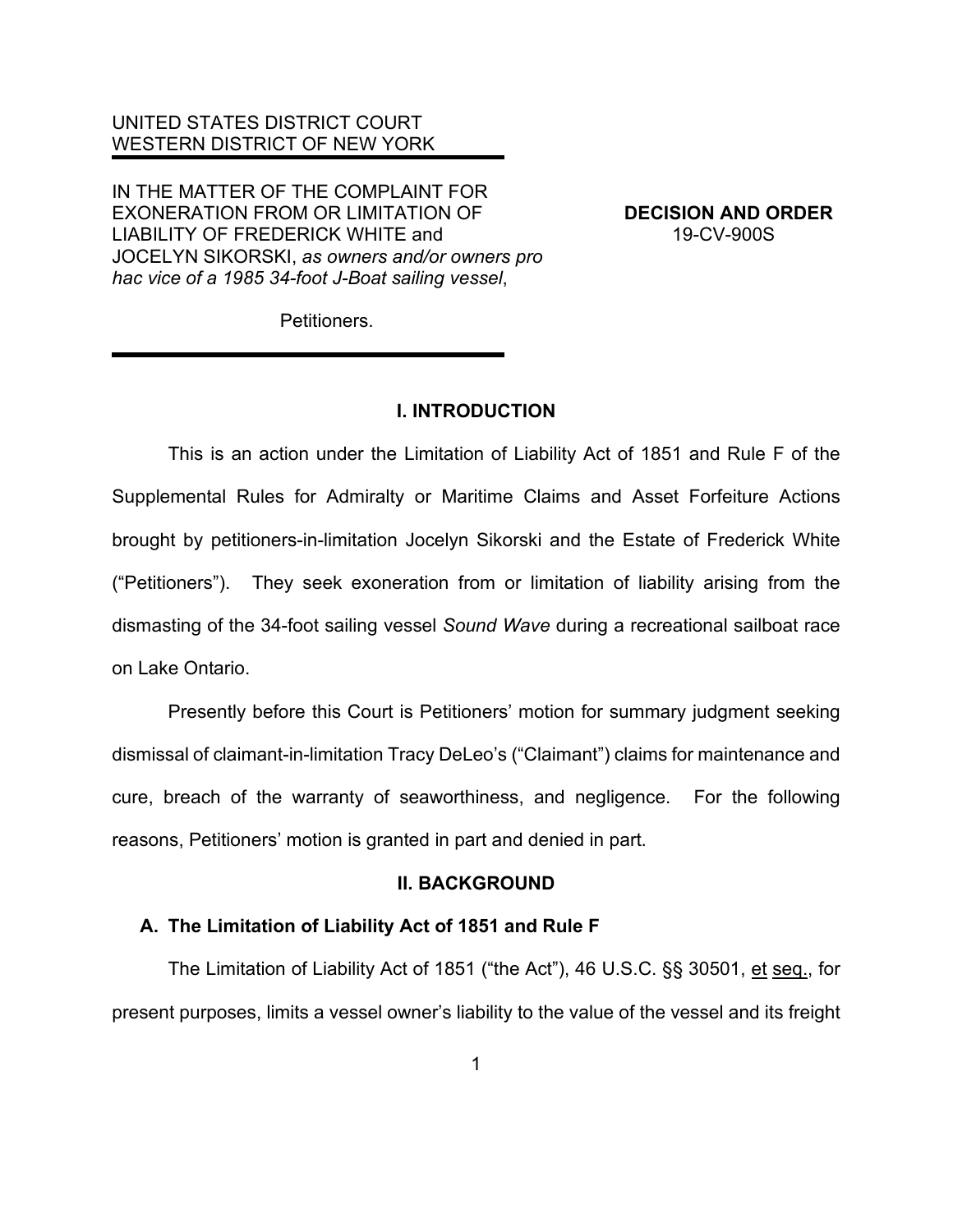for any damage, including personal injury, caused by a collision that occurs "without the privity or knowledge of the owner." See 46 U.S.C. § 30505 (b); In re Bensch, 2 F.4th 70, 73 (2d Cir. 2021).The Second Circuit has explained the Act as follows:

> The animating premise of the statute is that the owner of a vessel is generally an absentee who entrusts the vessel to the command of a captain whom the owner has limited ability to supervise or control once the vessel is on the sea. Thus, in what we have described as an effort "to encourage the development of American merchant shipping," the Act loosens the normal rules of *respondeat superior* in admiralty cases by allowing shipowners to insulate their personal assets (beyond the value of the ship) in cases where any negligence is committed without the owner's privity or knowledge.

Bensch, 2 F.4th at 73 (quoting Complaint of Dammers & Vanderheide & Scheepvaart Maats Christina B.V., 836 F.2d 750, 754 (2d Cir. 1988), in turn quoting, Lake Tankers Corp. v. Henn, 354 U.S. 147, 150, 77 S. Ct. 1269, 1 L. Ed. 2d 1246 (1957)). "In effect, the statute creates a federal admiralty forum in which the owner may seek limitation of liability by establishing that he was not at fault with respect to the collision." Bensch, 2 F. 4th at 73; Tandon v. Captain's Cove Marina of Bridgeport, 752 F.3d 239, 244 (2d Cir. 2014) ("The Act thus protects the owner of a vessel from unlimited vicarious liability for damages caused by the negligence of his captain or crew.").

To secure relief under the Act, a vessel owner must file a complaint for limitation of liability—more often referred to as a "petition," see Tandon, 752 F.3d at 240 n.1—in federal district court within six months of receiving written notice of a claim and must post security in the amount of his or her interest in the vessel and any freight. See 46 U.S.C. § 30511 (a); Supplemental Rules for Admiralty or Maritime Claims and Asset Forfeiture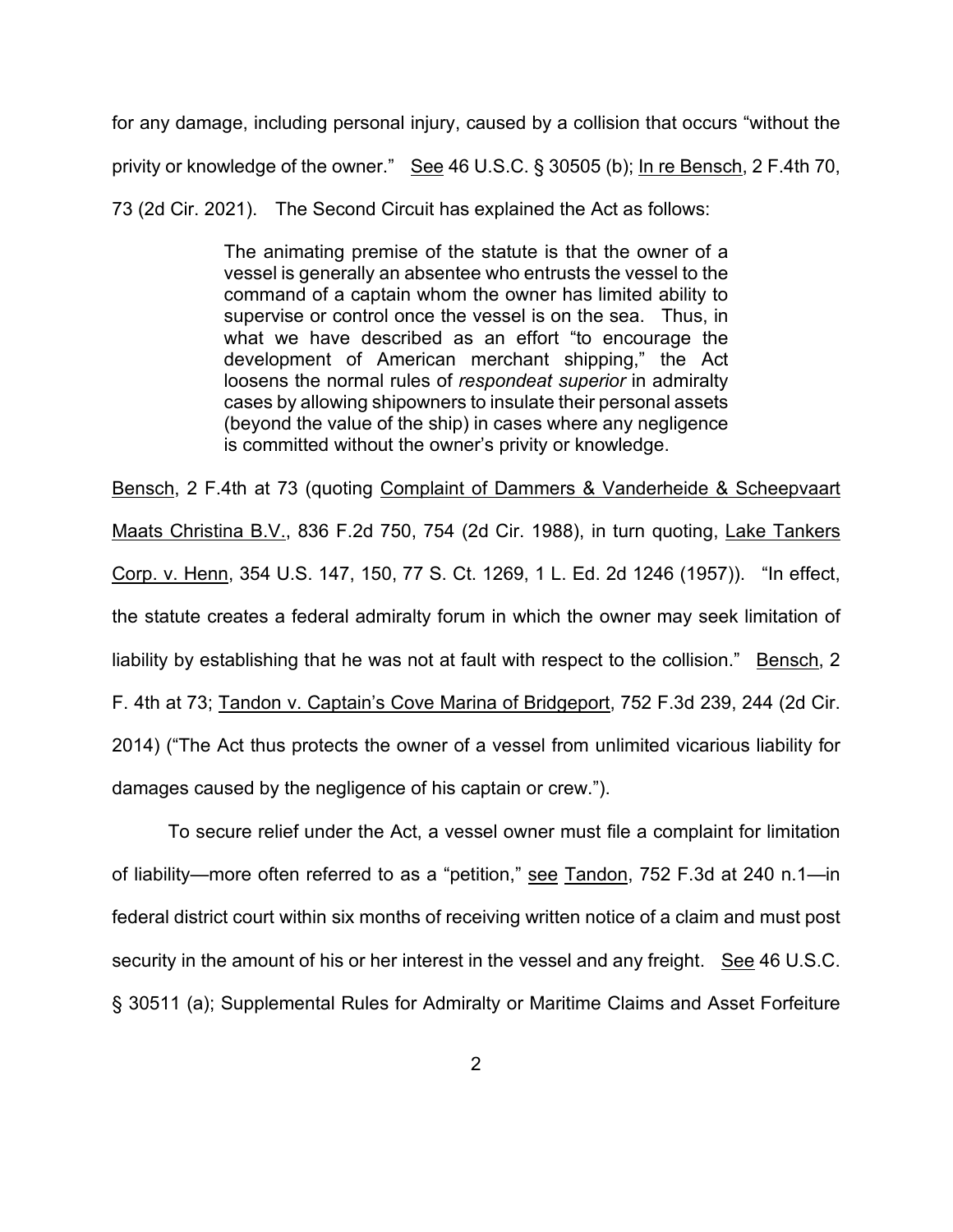Actions ("Supp. R.") Rule F (1). The complaint "may demand exoneration from as well as limitation of liability," and, by rule, must contain specific factual allegations, such as "the facts on the basis of which the right to limit liability is asserted and all facts necessary to enable the court to determine the amount to which the owner's liability shall be limited." Supp. R. F (2). The complaint must further contain specific facts concerning the voyage at issue, the amount of all known demands and claims arising from the voyage, the status (i.e., whether damaged, lost, or abandoned) and value of the vessel, and the amount of any freight. See id.

Once a compliant complaint is filed, "all claims and proceedings against the [vessel] owner or the [vessel] owner's property with respect to the matter in question shall cease." Supp. R. F (3). Upon the plaintiff's application, the court must "enjoin the further prosecution of any action or proceeding against the plaintiff or the plaintiff's property with respect to any claim subject to limitation in the action." Id. The rules then require notice and publication of notice to all persons asserting claims with respect to which the complaint seeks limitation. See Supp. R. F (4). The notice must "admonish[ ] [potential claimants] to file their respective claims with the clerk of the court and to serve on the attorneys for the plaintiff a copy thereof on or before a date to be named in the notice," which date shall not be less than 30 days from issuance of the notice. Id.

Thereafter, claims must be timely filed and served and must specify "the facts upon which the claimant relies in support of the claim, the items thereof, and the dates on which the same accrued." Supp. R. F (5). "If a claimant desires to contest either the right to exoneration from or the right to limitation of liability the claimant shall file and serve an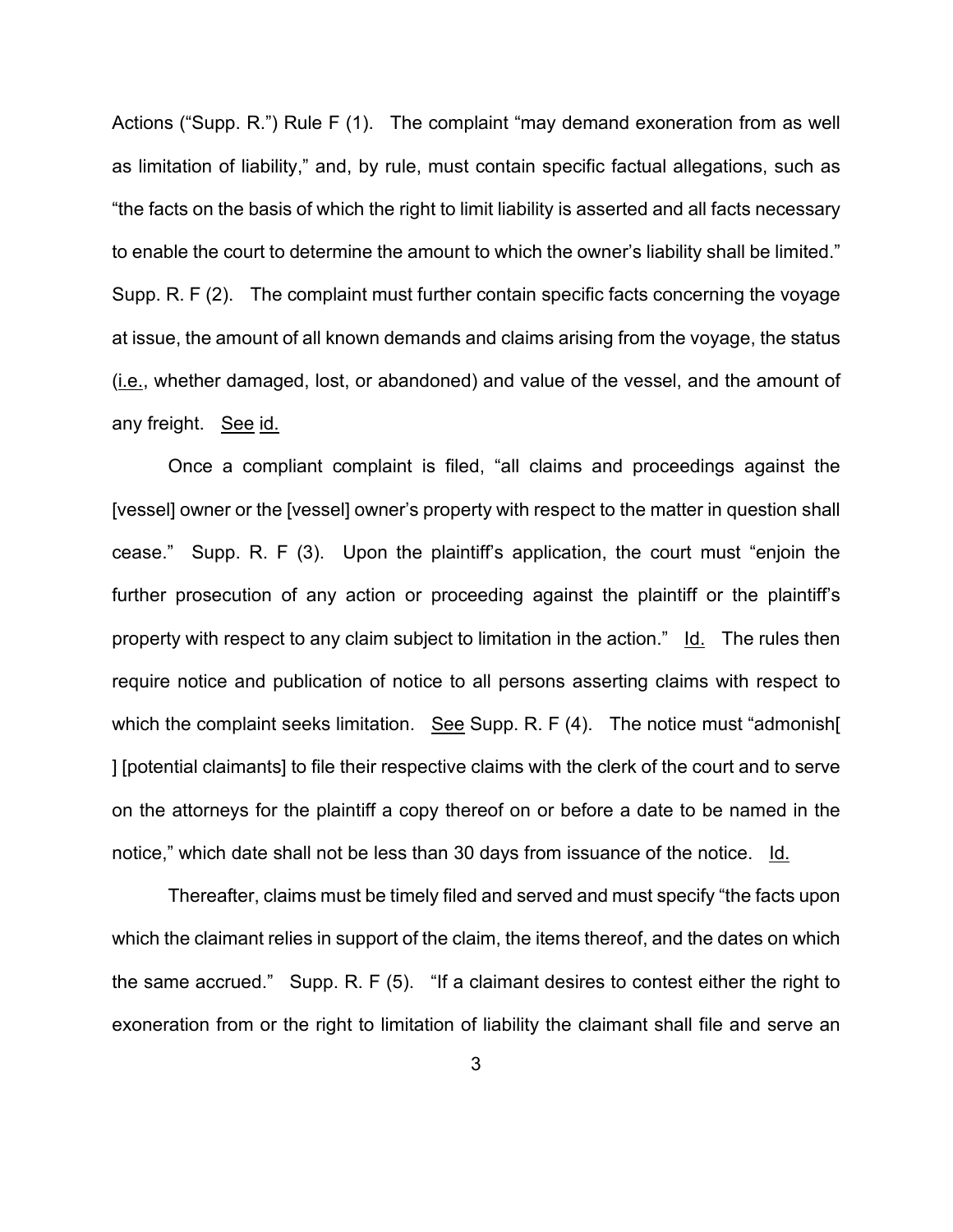answer to the complaint unless the claim has included an answer." Id.

After pretrial proceedings are concluded, the court sits in admiralty, without a jury, to conduct a *concursus* proceeding, "during which the court determines whether there was negligence, whether the negligence was without the privity and knowledge of the owner and, if limitation is granted, how the limitation fund should be disbursed." In re Nagler, 246 F. Supp. 3d 648, 656 (E.D.N.Y. 2017); see also Otal Investments Ltd. v. M/V CLARY, 673 F.3d 108, 115 (2d Cir. 2012) ("First, the court must determine what acts of negligence . . . caused the accident. Second, the court must determine whether the ship owner had knowledge or privity of those same acts of negligence . . .." (quoting In Re Moran Towing Corp., 166 F. Supp. 2d 773, 775 (E.D.N.Y. 2001)). "[T]he court must determine whether the accident was caused by conduct that is actionable, for 'if there was no fault or negligence for the shipowner to be privy to or have knowledge of within the meaning of the statute, there is no liability to be limited,' and the owner would then be entitled to exoneration." In re Messina, 574 F.3d 119, 126 (2d Cir. 2009) (quoting The 84-H, 296 F. 427, 432 (2d Cir. 1923)). The claimant "'bears the initial burden of proving negligence,' after which the burden shifts to the shipowner to prove lack of knowledge or privity." Otal, 673 F.3d at 115 (quoting Moran Towing, 166 F. Supp. at 775). "If the petition for limitation of liability is granted, the owner can be liable on the covered claims only up to the total value of his vessel and its pending freight; that amount will then be distributed pro rata among the proven claims." Tandon, 752 F.3d at 244 (citing Supp. R.  $F(8)$ ).

### **B. Facts**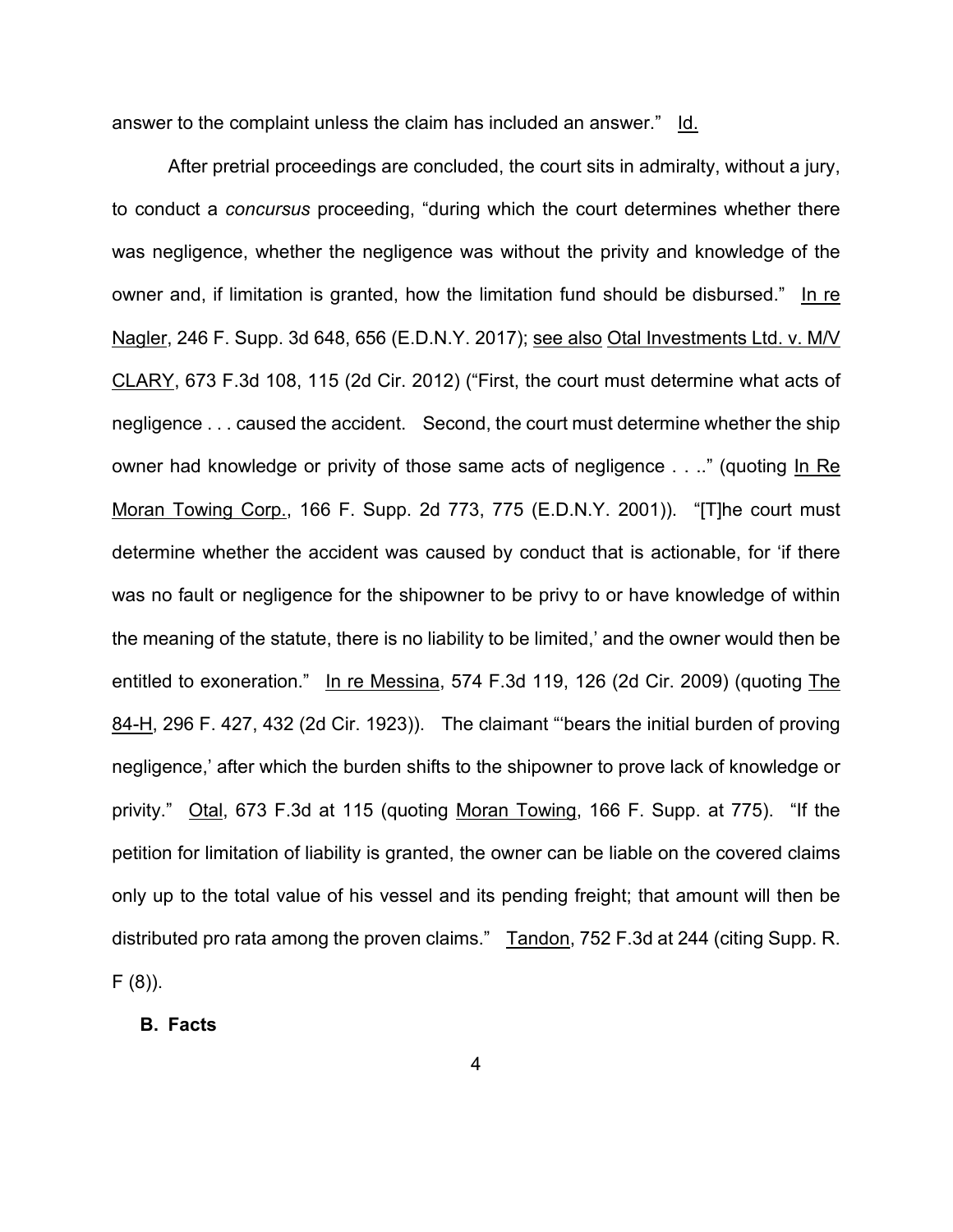Unless otherwise noted, the following facts are undisputed. Frederick White owned a 34-foot J-Boat sailing vessel called *Sound Wave*. See Petitioners' Rule 56.1 Statement of Undisputed Material Facts ("Petitioners' Statement"), Docket No. 35, ¶¶ 2, 3. It was built in 1985 and had a 52-foot-high mast. See id. ¶ 2; Deposition of Jocelyn Sikorski ("Sikorski Dep."), Docket No. 40-7, p. [1](#page-4-0)6.<sup>1</sup> White's stepdaughter, Petitioner Jocelyn Sikorski, sailed the *Sound Wave* with White's permission in recreational "club races" sponsored by the Olcott Yacht Club.<sup>[2](#page-4-1)</sup> See Petitioners' Statement,  $\P\P$  4, 5. Claimant DeLeo also participated in these races aboard the *Sound Wave*. See id. ¶ 7.

On August 23, 2018, Sikorski, DeLeo, and several other women were participating together in a Thursday-evening, women-only "club race" on Lake Ontario. See id. ¶¶ 1, 2, 5. Sikorski was the *Sound Wave's* "skipper," which placed her in charge of the vessel and crew. See id. **[1]** 4, 16, 31; Sikorski Dep., pp. 14, 33. DeLeo served in the "floor deck" position, which required her to "call the line" at the start of the race and to guide the jib sail around the mast when necessary. See Petitioners' Statement, ¶ 15; Sikorski Dep., pp. 11, 15, 33. Another woman, Patricia Schneider, served as "trimmer" of the jib

<span id="page-4-0"></span><sup>1</sup> All deposition page citations herein are to the page numbers generated by the court's CM/ECF system.

<span id="page-4-1"></span><sup>2</sup> Although Sikorski was not a title owner of the *Sound Wave*, it is undisputed that she is an owner *pro hac vice* for purposes of the Act. Vessel ownership under the Act is construed liberally and generally includes "one who is subjected to a shipowner's liability because of his exercise of dominion over a vessel." Dick v. United States, 671 F.2d 724, 727 (2d Cir. 1982). To determine whether a non-title owner is entitled to ownership status, courts examine the degree of autonomy that the non-title owner exercises over the vessel. For example, *pro hac vice* ownership status is found where the non-title owner had "virtually the responsibility of the record owner," including "manning the vessels; victualing the vessels; providing for navigation, which involved procuring and providing deck, engine and cabin stores; maintenance and repairs for hull and machinery; providing spare parts, maintenance and repairs for communication and navigation equipment," and the like. In re Complaint of Chesapeake Shipping, Inc., 803 F. Supp. 872, 873-74 (S.D.N.Y. 1992). Based on the facts presented, Sikorski qualifies as an owner *pro hac vice* of the *Sound Wave*, and DeLeo does not contend otherwise.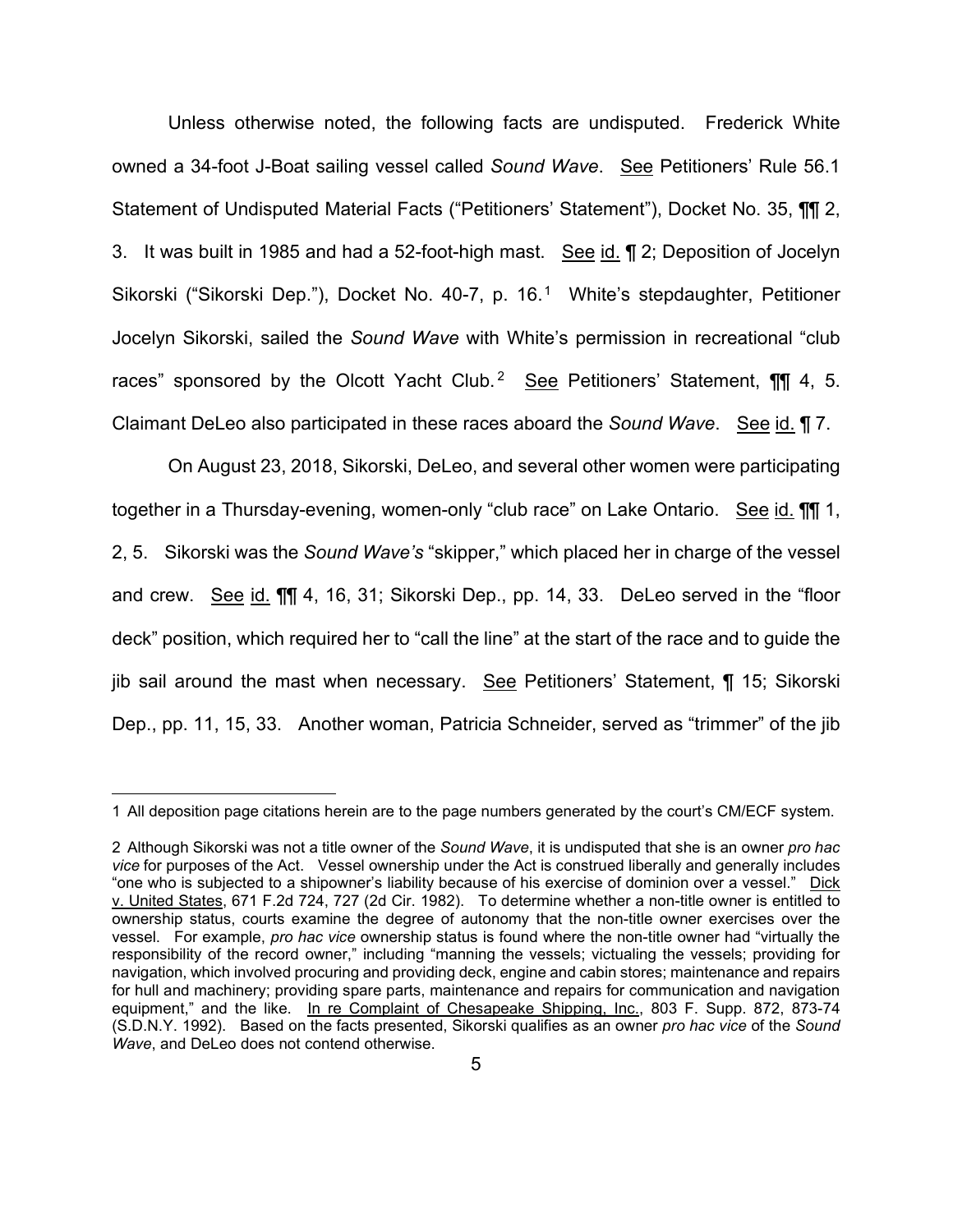sail. See Petitioners' Statement, 1 21; Sikorski Dep., p. 33; Deposition of Patricia Schneider ("Schneider Dep."), Docket No. 42-1, pp. 36-37. White did not participate in the race but watched it from a nearby pier. See Petitioners' Statement, ¶ 6; Deposition of Frederick White ("White Dep."), Docket No. 42, p. 9.

The race occurred on a beautiful night in a light wind of approximately eight knots. See Deposition of Tracy DeLeo ("DeLeo Dep."), Docket No. 41, p. 30; Schneider Dep., pp. 41, 44, 63. But as the *Sound Wave* tacked around a mark, it dismasted. See Petitioners' Statement, ¶¶ 1, 2, 5, 28; DeLeo Dep., pp. 32, 35; Sikorski Dep., p. 41; White Dep., p. 18; Schneider Dep., pp. 45, 46, 77. Schneider described the dismasting as follows: " . . . [the mast] started to go, and it didn't . . . it didn't fall. It didn't go like a tree in the woods. It was a . . . the whole boat went. You know, like the boat heeled and the . . . and it went down into the water . . . ." Schneider Dep., p. 97.

DeLeo testified that she was on the low side of the boat at the time of the dismasting "skirting the jib" to ensure that it did not become stuck as it was being brought in. DeLeo Dep., pp. 36, 37. Schneider testified that DeLeo was sitting on the cabin top aft of the mast as the mast began to fall and then scrambled to the high side of the boat as it keeled. Schneider Dep., pp. 52, 82-83. Sikorski testified that DeLeo was on the high side of the boat and that the mast came down on the low side. Sikorski Dep., p. 53.

DeLeo contends that the mast landed on her and pinned her face-down to the top of the cabin, causing her personal injuries, including spinal fractures and shoulder impingement. See Claimant's Response to Statement of Undisputed Material Facts ("Claimant's Response"), Docket No. 40-2, ¶ 41; DeLeo Dep., p. 38. Sikorski testified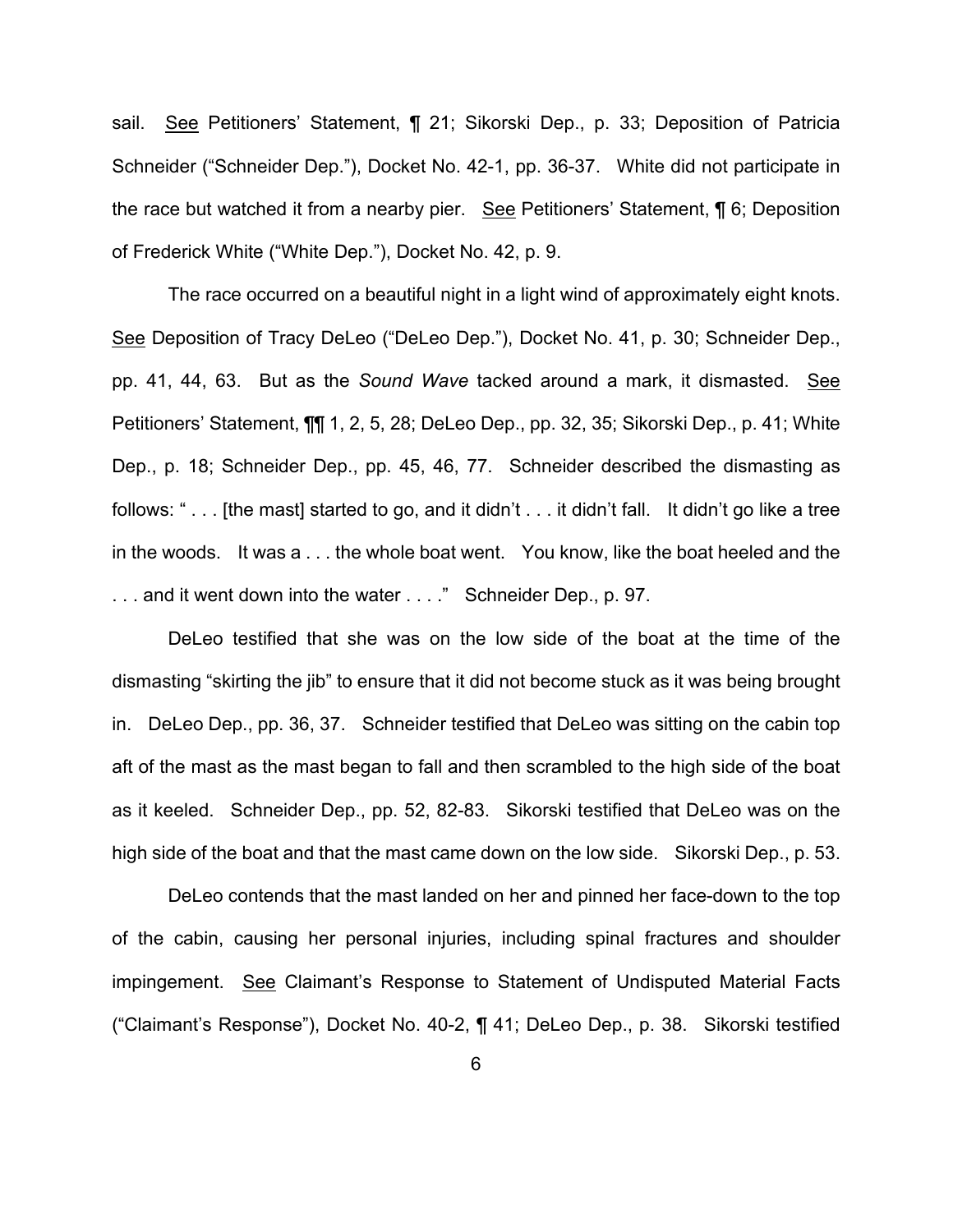that the mast and rigging could not have hit DeLeo because it "fell as one big piece down the starboard side into the water." Sikorski Dep., p. 51. Schneider also testified that neither the mast nor rigging hit DeLeo because it all fell into the water, not onto the deck. Schneider Dep., pp. 56, 83, 97, 98.

DeLeo maintains that loose shrouds or failed welds or both caused the mast to break. See Claimant's Response, ¶¶ 26, 28, 29, 39, 40. She maintains that the shrouds were loose on the day of the incident, and that she told Sikorski that they were loose. See id. ¶¶ 26, 29, 38. DeLeo further maintains that White negligently repaired the mast after a previous dismasting in 2016, rather than replace it. See id. ¶ 28. In DeLeo's estimation, two welds used to complete the 2016 repair failed, causing the second dismasting on August 23, 2018. See id.  $\P\P$  27, 28.

In the 15 years before this incident, DeLeo often participated in recreational sailboat races as part of the *Sound Wave* racing crew, the composition of which varied depending on individual availability. See Petitioners' Statement, **[1]** 7, 11, 12. From 2003 to 2011, DeLeo typically sailed aboard the *Sound Wave* thrice weekly in various races sponsored by the Olcott Yacht Club. See id.  $\P$ 8. After her child was born in 2011, and continuing through 2018, DeLeo reduced her participation to just the weekly Thursday-night women's races, which typically lasted 60-90 minutes. See id. ¶¶ 9, 13, 24. There were nine or so such races per season, and DeLeo generally participated when she was available. See id. **[1]** 10, 11, 13.

DeLeo, who is employed as a pension administrator at an accounting firm, considered sailing her hobby. See id. **[1]** 22, 23. Neither she nor any of the other racing

7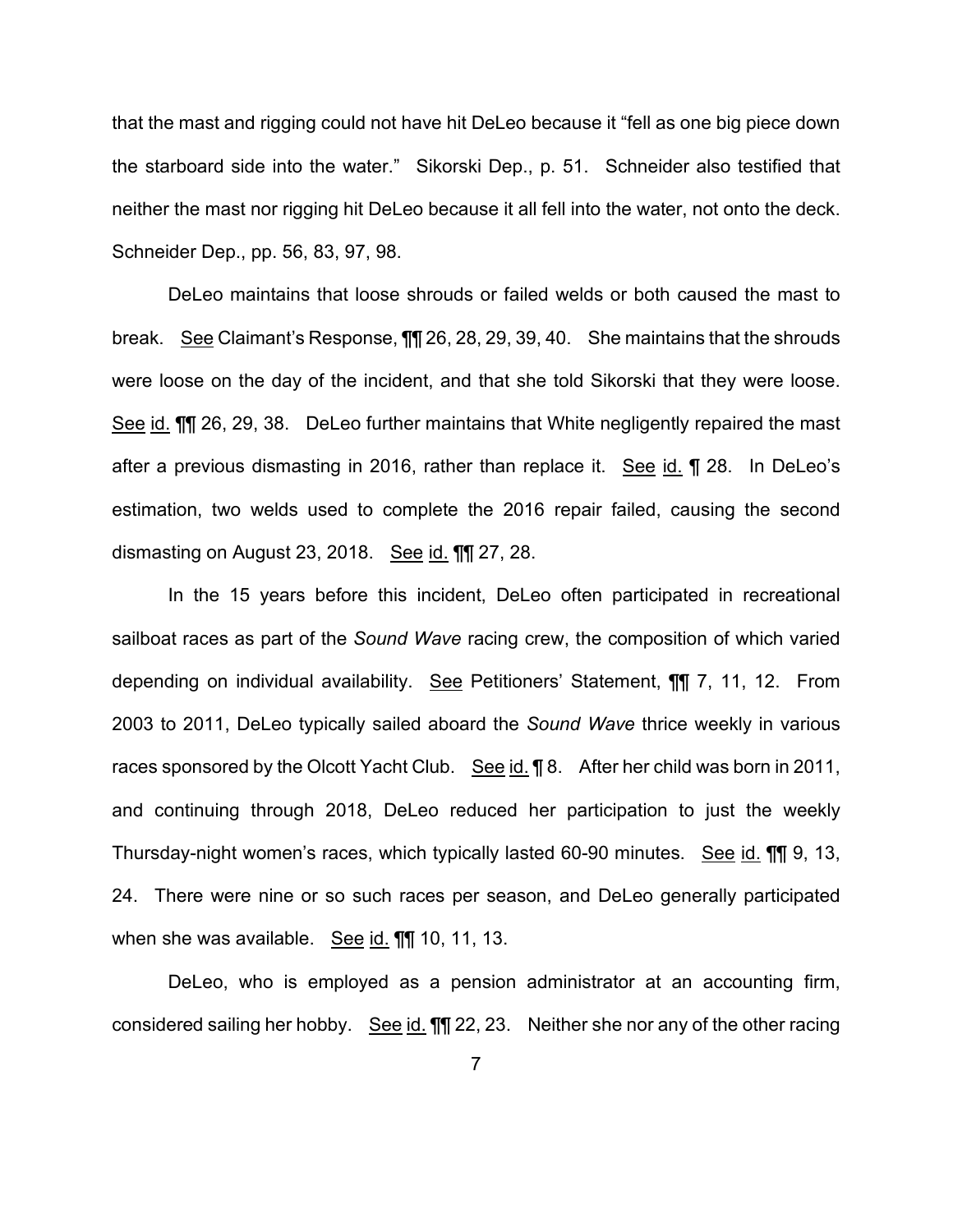crew members were professional sailors. See id. ¶ 17. None were paid to race the *Sound Wave*, and none had employment contracts with White or Sikorski. See id. ¶¶ 18-20. Race participation was voluntary and recreational; there was no prize money or other remuneration. See id. ¶¶ 18, 21, 22.

#### **C. Procedural History**

On June 19, 2019, DeLeo sued White in New York state court to recover for her injuries. See Petitioners' Statement, ¶ 33. Three weeks later, White and Sikorski filed their complaint in this action, pursuant to Supp. R. F (1). See Docket No. 1. This Court thereafter issued the orders required under Rule F (3) (injunction) and (4) (notice). See Docket Nos. 2, 3. DeLeo filed an answer and a claim on August 29, 2019, consistent with Supp. R. F (5), after which this Court referred the matter to the magistrate judge for supervision of pretrial proceedings. See Docket Nos. 4-6.

Discovery proceedings commenced with the Rule 16 conference and issuance of a case-management order on November 14, 2019. See Docket Nos. 14, 15. After discovery concluded, Sikorski timely filed the pending motion for summary judgment on January 29, 2021, which the Estate of Frederick White later joined.<sup>[3](#page-7-0)</sup> See Docket Nos. 33, 55. After full briefing, including supplemental briefing, this Court took the motion for summary judgment under advisement without oral argument on November 8, 2021. See Docket Nos. 33, 34-36, 40-44, 56, 57.

<span id="page-7-0"></span><sup>3</sup> Kathryn J. White, as Administratrix of the Estate of Frederick White, was substituted under Rule 25 (a)(1) of the Federal Rules of Civil Procedure after Frederick White passed away on November 19, 2020. See In re White, 19-CV-900S, 2021 WL 3931142 (W.D.N.Y. Sept. 2, 2021); Docket No. 51.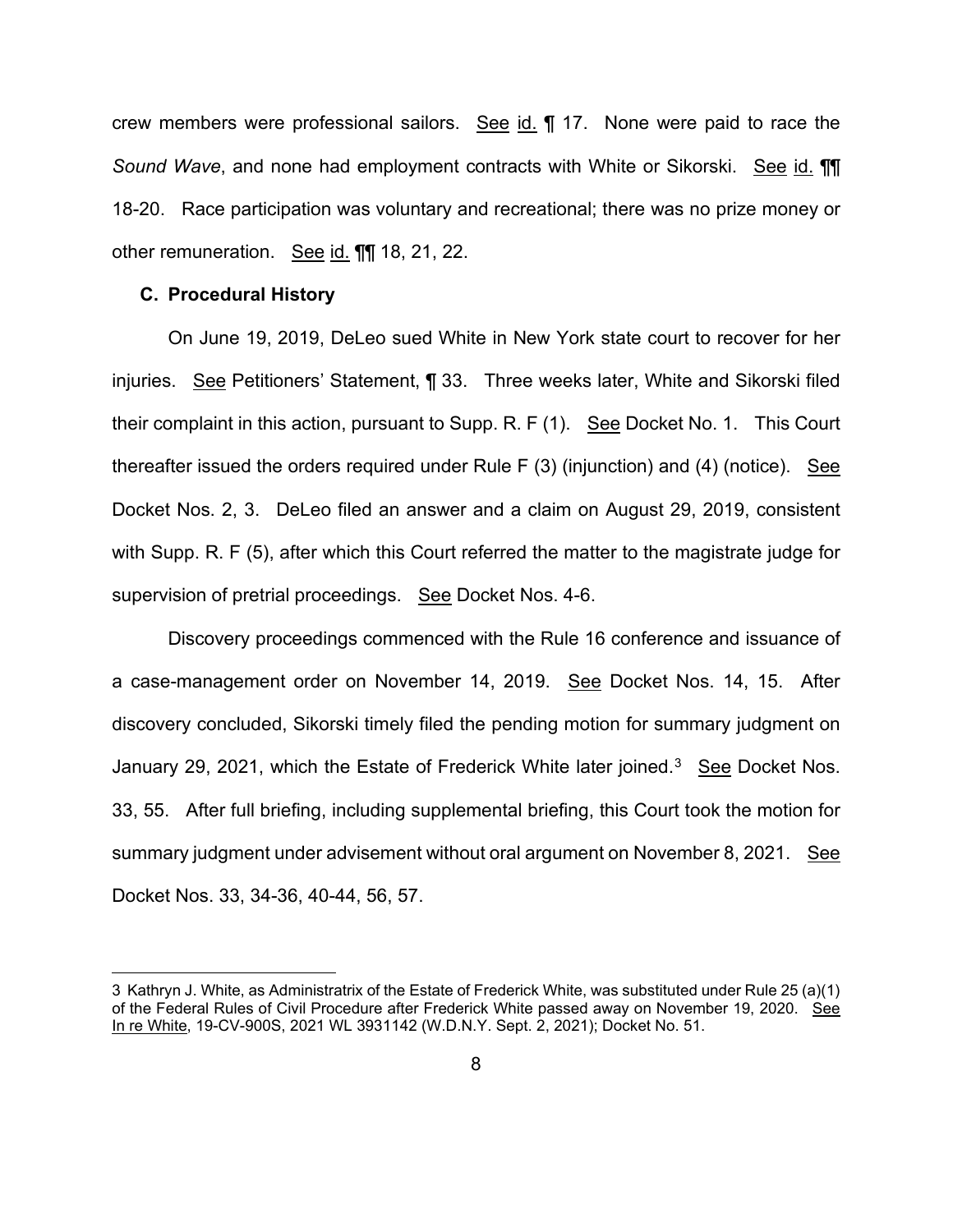#### **III. DISCUSSION**

## **A. Subject-Matter Jurisdiction**

The Limitation of Liability Act itself does not give rise to federal admiralty jurisdiction. See MLC Fishing, Inc. v. Velez, 667 F.3d 140, 141-42 (2d Cir. 2011) (per curiam) (noting that the Act "does not provide an independent foundation for federal admiralty jurisdiction"). Although a petition under the Act "is a form of action peculiar to the admiralty and maritime context," Tandon, 752 F.3d at 243, "the district court will only have admiralty jurisdiction to hear a petition for limitation if it already has admiralty jurisdiction over the underlying claims that the petition seeks to limit," id. at 244 (citing MLC Fishing, 667 F.3d at 143-44). The jurisdictional question is thus "'whether the underlying claims raise a 'civil case of admiralty or maritime jurisdiction' that the district court could hear under 28 U.S.C. § 1333 (1).'" In re Germain, 824 F.3d 258, 265 (2d Cir. 2016) (quoting Tandon, 752 F.3d at 244).

The federal Constitution dictates that "[t]he judicial Power shall extend . . . to all Cases of admiralty and maritime Jurisdiction." U.S. Const. art. III, § 2. This provision is codified in 28 U.S.C. § 1333 (1), which provides that "[t]he district courts shall have original jurisdiction, exclusive of the courts of the States, of . . . [a]ny civil case of admiralty or maritime jurisdiction, saving to suitors in all cases all other remedies to which they are otherwise entitled."[4](#page-8-0)

<span id="page-8-0"></span><sup>4</sup> While numerous courts and commentators have struggled to reconcile the grant of exclusive federal admiralty jurisdiction with the reservation of rights in the saving-to-suitors clause, there is no reason to do so here, where Claimant DeLeo concedes federal subject-matter jurisdiction and has not invoked the saving-to-suitors clause to avoid it. See, e.g., Lewis v. Lewis & Clark Marine, Inc., 531 U.S. 438, 443, 121 S. Ct. 993, 148 L. Ed. 2d 931 (2001) ("What the drafters of the Judiciary Act intended in creating the saving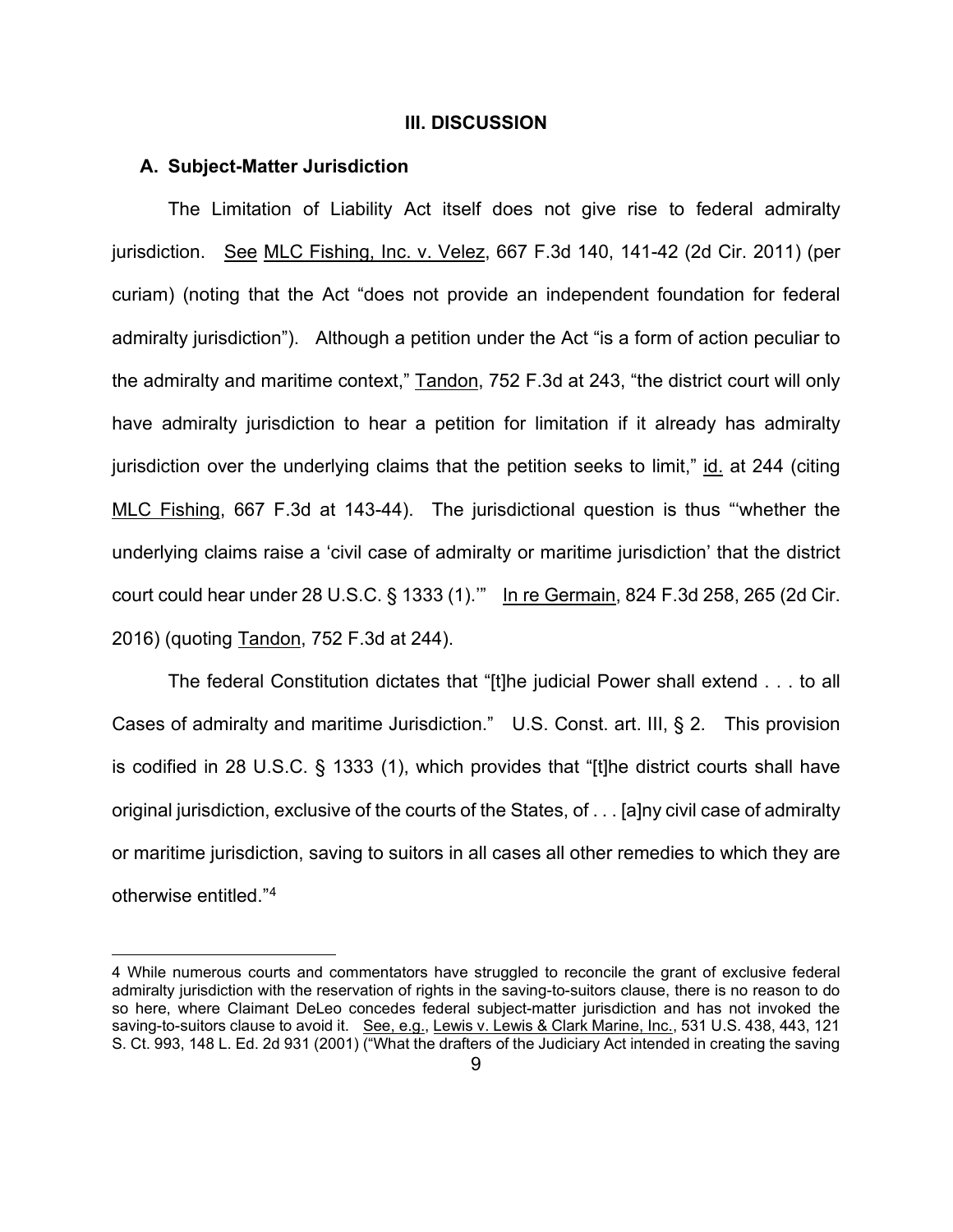Admiralty jurisdiction over tort claims is proper if two tests are met—the location and connection tests. See, e.g., Germain, 824 F.3d at 265-70 (tracing historical development of the tests); Tandon, 752 F.3d at 244-48. Known collectively as the Grubart test, the two tests are intended to "weed out torts without a maritime connection." Jerome B. Grubart, Inc. v. Great Lakes Dredge & Dock Co., 513 U.S. 527, 542 n. 4, 115 S. Ct. 1043, 130 L. Ed. 2d 1024 (1995) (citing Sisson v. Ruby, 497 U.S. 358, 110 S. Ct. 2892, 111 L. Ed. 2d 292 (1990)). To satisfy the location test, the tort must have occurred on navigable water or have been caused by a vessel on navigable water. See Tandon, 752 F. 3d at 248 (restating the Grubart test). To satisfy the connection test, two subparts must be met. First, the general type of incident giving rise to the tort must have a potentially disruptive effect on maritime commerce. See id. Second, the general character of the incident must bear a substantial relationship to traditional maritime activity. See id. "Only if the location test and both subparts of the connection test are met will admiralty tort jurisdiction be proper under 28 U.S.C. § 1333 (1)." Id.

This Court is satisfied that subject-matter jurisdiction is proper here. See United States v. Bond, 762 F. 3d 255, 263 (2d Cir. 2014) ("Subject matter jurisdiction is a 'threshold question that must be resolved . . . before proceeding to the merits.'") (quoting Steel Co. v. Citizens for a Better Env't, 523 U.S. 83, 88-89, 118 S. Ct. 1003, 140 L. Ed.

to suitors clause is not entirely clear and has been the subject of some debate.") (citing scholarly works); In re Germain, 824 F.3d 258 (2d Cir. 2016) ("The interaction between the exclusivity clause and the savingto-suitors clause of § 1331 (1) has caused much confusion."); Nassau Cty. Bridge Auth. v. Olsen, 130 F. Supp. 3d 753, 763 (E.D.N.Y. 2015 (collecting cases); see also Answer, Docket No. 4, ¶ 2 (b) (admitting proper subject-matter jurisdiction); Claim-in-Limitation, Docket No. 5 ("Jurisdiction over this claim exists under the Honorable Court's general maritime jurisdiction, 28 USC § 1331.").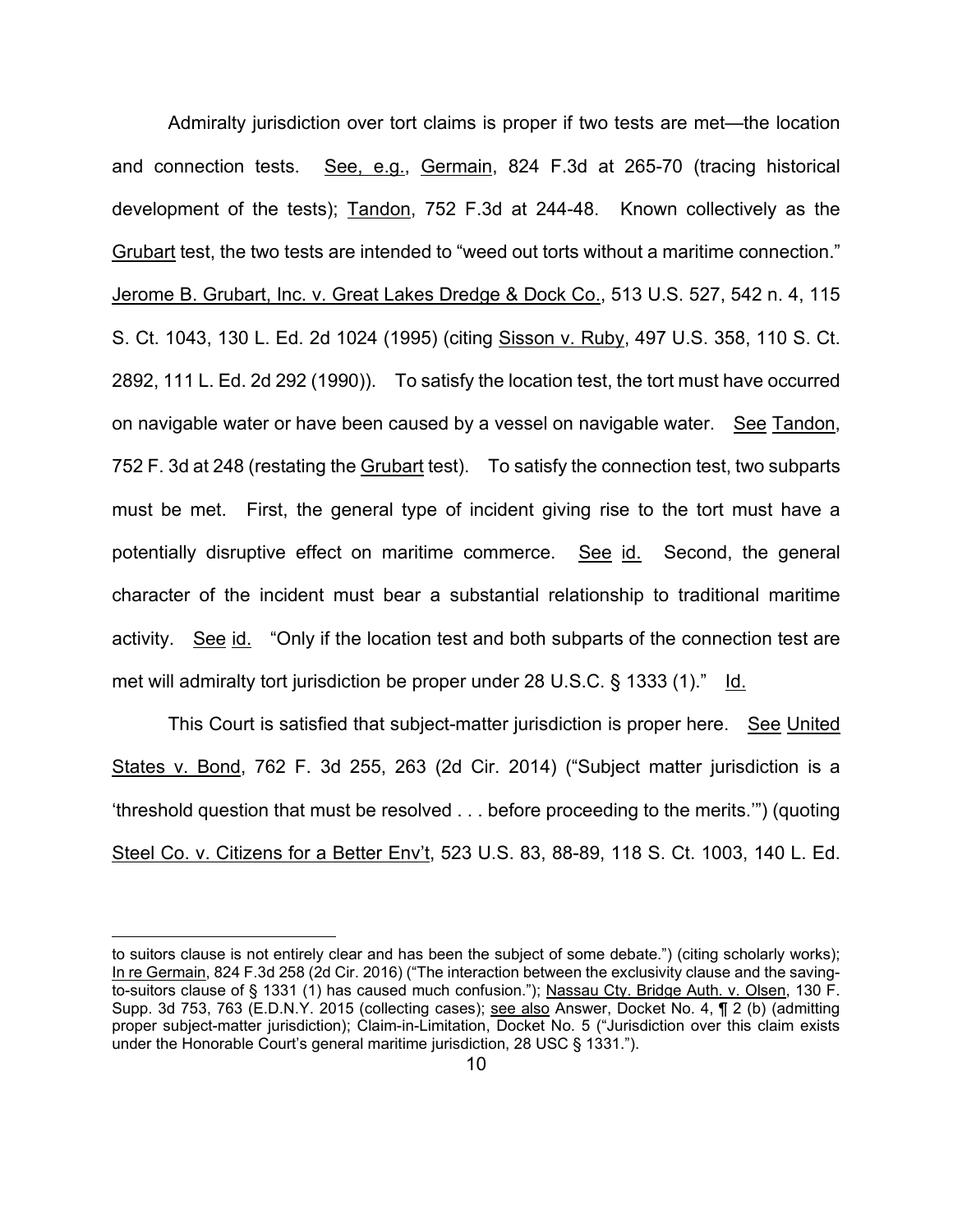2d 210 (1998)). The torts at issue are alleged to have occurred on a vessel navigating the waters of Lake Ontario, thus satisfying the location test. And the dismasting of a vessel sailing on open navigable waters is both potentially disruptive to maritime commerce and substantially related to traditional maritime activity. See, e.g., In re Felgate, No. 3:18-cv-910 (VLB), No. 3:17-cv-1286 (VLB), 2020 WL 1542372, at \*6 (D. Conn. Mar. 30, 2020) (finding injury to person on vessel engaged in sailboat racing had both potential impact on maritime commerce and bore a significant relationship to traditional maritime activity). The Grubart test is therefore met, vesting this Court with proper subject-matter jurisdiction.

### **B. Petitioners' Motion for Summary Judgment**

#### **1. Summary Judgment Standard**

Summary judgment is appropriate if "the movant shows that there is no genuine dispute as to any material fact and the movant is entitled to judgment as a matter of law." Fed. R. Civ. P. 56 (a). A fact is "material" if it "might affect the outcome of the suit under the governing law." Anderson v. Liberty Lobby, Inc., 477 U.S. 242, 248, 106 S. Ct. 2505, 91 L. Ed. 2d 202 (1986). An issue of material fact is "genuine" if "the evidence is such that a reasonable jury could return a verdict for the nonmoving party." Id.

In deciding a motion for summary judgment, the evidence<sup>[5](#page-10-0)</sup> and the inferences

<span id="page-10-0"></span><sup>5</sup> A court resolving a motion for summary judgment considers only admissible evidence. See Raskin v. Wyatt Co., 125 F.3d 55, 66 (2d Cir. 1997) ("[O]nly admissible evidence need be considered by the trial court in ruling on a motion for summary judgment."); Fed. R. Civ. P. 56 (c)(1)(B) (requiring that facts be supported by admissible evidence); Fed. R. Civ. P. 56 (c)(2) (permitting objections to inadmissible facts asserted at summary judgment stage). As such, evidence and statements that would be inadmissible at trial, such as inadmissible hearsay, cannot be used to support or oppose summary judgment. See Patterson v. Cnty. of Oneida, N.Y., 375 F.3d 206, 219 (2d Cir. 2004) ("an affidavit's hearsay assertion that would not be admissible at trial if testified to by the affiant is insufficient to create a genuine issue for trial"); see also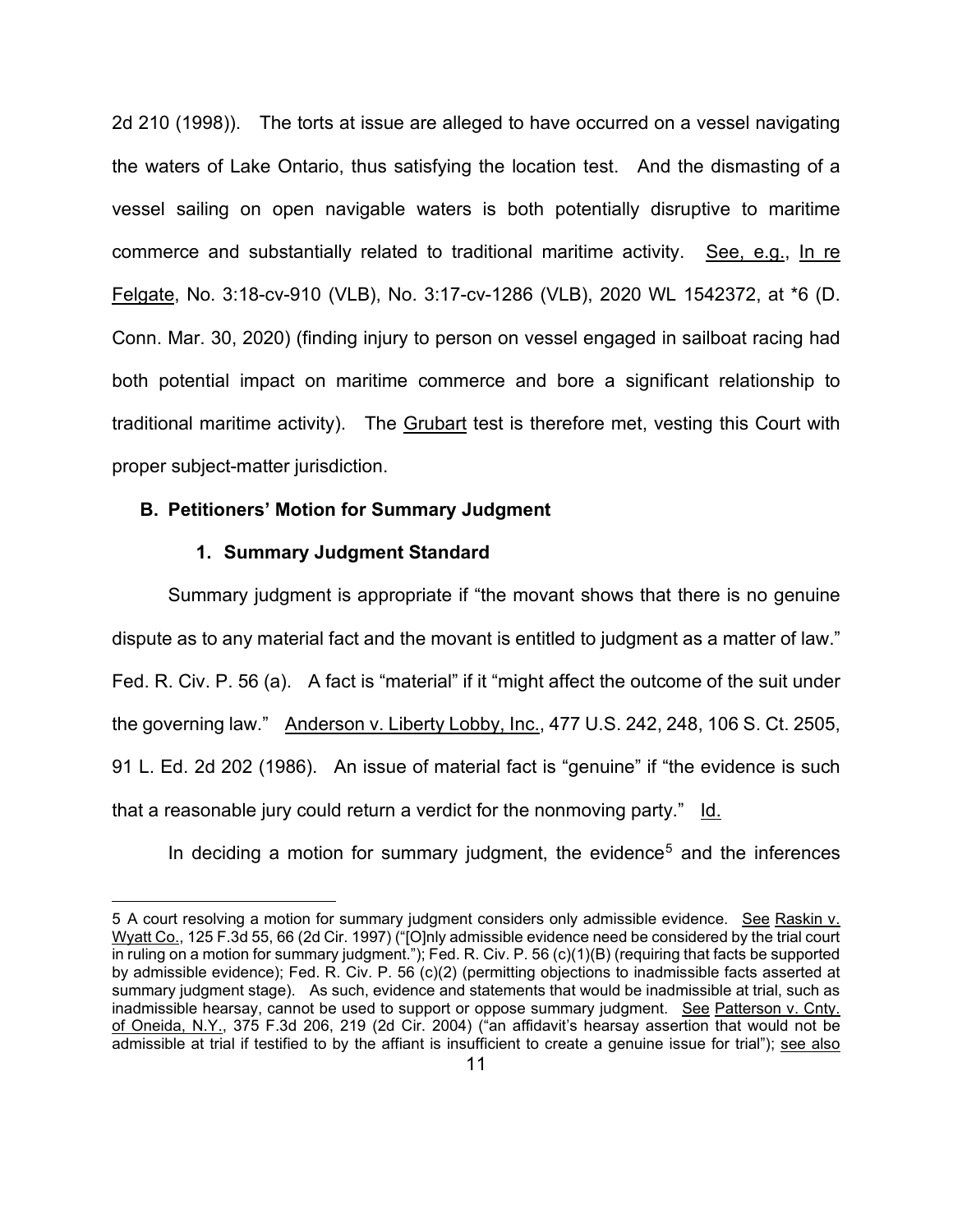drawn from the evidence must be "viewed in the light most favorable to the party opposing the motion." Addickes v. S.H. Kress & Co., 398 U.S. 144, 158-59, 90 S. Ct.1598, 1609, 26 L. Ed. 2d 142 (1970). "Only when reasonable minds could not differ as to the import of evidence is summary judgment proper." Bryant v. Maffucci, 923 F.2d 979, 982 (2d Cir. 1991). Indeed, "[i]f, as to the issue on which summary judgment is sought, there is any evidence in the record from which a reasonable inference could be drawn in favor of the opposing party, summary judgment is improper." Sec. Ins. Co. of Hartford v. Old Dominion Freight Line, Inc., 391 F.3d 77, 82–83 (2d Cir. 2004) (citations omitted).

But a "mere scintilla of evidence" in favor of the nonmoving party will not defeat summary judgment. Anderson, 477 U.S. at 252. A nonmoving party must do more than cast a "metaphysical doubt" as to the material facts, Matsushita Elec. Indus. Co. v. Zenith Radio Corp., 475 U.S. 574, 586, 106 S. Ct. 1348, 89 L. Ed. 2d 538 (1986); it must "offer some hard evidence showing that its version of the events is not wholly fanciful," D'Amico v. City of New York, 132 F.3d 145, 49 (2d Cir. 1998). That is, there must be evidence from which a factfinder could reasonably find for the nonmoving party. Anderson, 477 U.S. at 252.

In the end, the function of the court at the summary judgment stage is not "to weigh the evidence and determine the truth of the matter but to determine whether there is a genuine issue for trial." Id. at 249; see also Jeffreys v. City of New York, 426 F.3d 549, 551 (2d Cir. 2005) ("district courts may not weigh evidence or assess the credibility of

Raskin, 125 F.3d at 66 ("Because the purpose of summary judgment is to weed out cases in which there is no genuine issue as to any material fact . . . it is appropriate for districts courts to decide questions regarding the admissibility of evidence on summary judgment.") (internal quotations and citations omitted).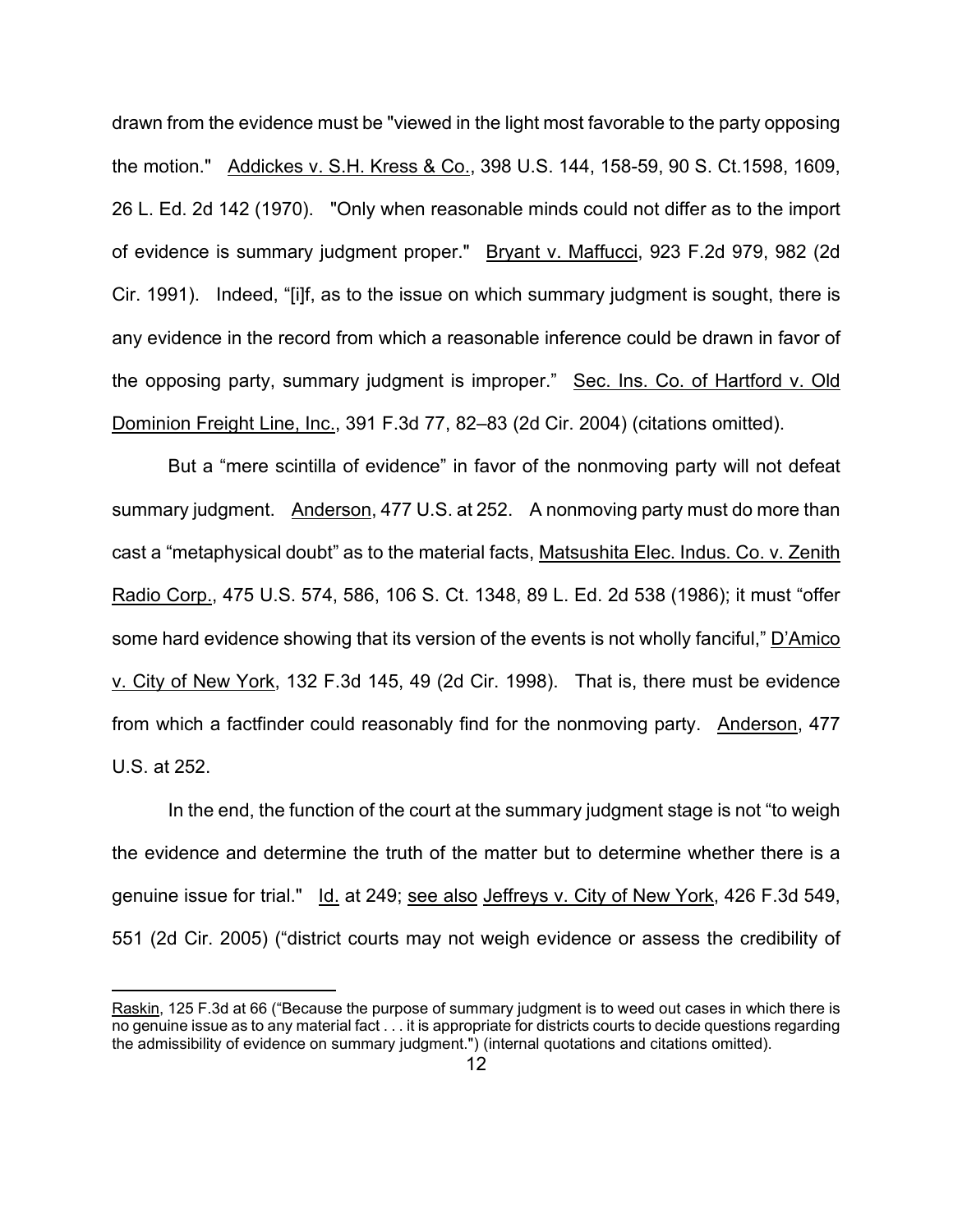witnesses at the summary judgment stage"). "Assessments of credibility and choices between conflicting versions of the events are matters for the jury, not for the court on summary judgment." Rule v. Brine, Inc., 85 F.3d 1002, 1011 (2d Cir. 1996).

# **2. DeLeo's Claims**

DeLeo asserts three claims: maintenance and cure; breach of the warranty of seaworthiness; and negligence. Petitioners seek summary judgment on each claim. They first maintain that DeLeo cannot recover on her first two claims because she is not a seaman entitled to such relief. Second, they argue that DeLeo has set forth only conclusory allegations of negligence. This Court agrees with Petitioners on the first point but disagrees on the second.

# **a. Petitioners are entitled to summary judgment on DeLeo's maintenance and cure and warranty of seaworthiness claims because DeLeo cannot establish that she is a seaman entitled to such remedies.**

Historically, before enactment of the Jones Act, 46 U.S.C. §§ 30104, et seq., the general maritime law provided that seamen were entitled to "'maintenance and cure' from their employer for injuries incurred 'in the service of the ship' and to recover damages from the vessel's owners for 'injuries received by seamen in consequence of the unseaworthiness of the ship,' but they were 'not allowed to recover an indemnity for the negligence of the master, or any member of the crew.'" Chandris, Inc. v. Latsis, 515 U.S. 347, 354, 115 S. Ct. 2172, 132 L. Ed. 2d 314 (1995) (quoting The Osceola, 189 U.S. 158, 175, 23 S. Ct. 483, 47 L. Ed. 760 (1903)). The Jones Act removed the bar to suit for negligence, "thereby completing the trilogy of heightened legal protections (unavailable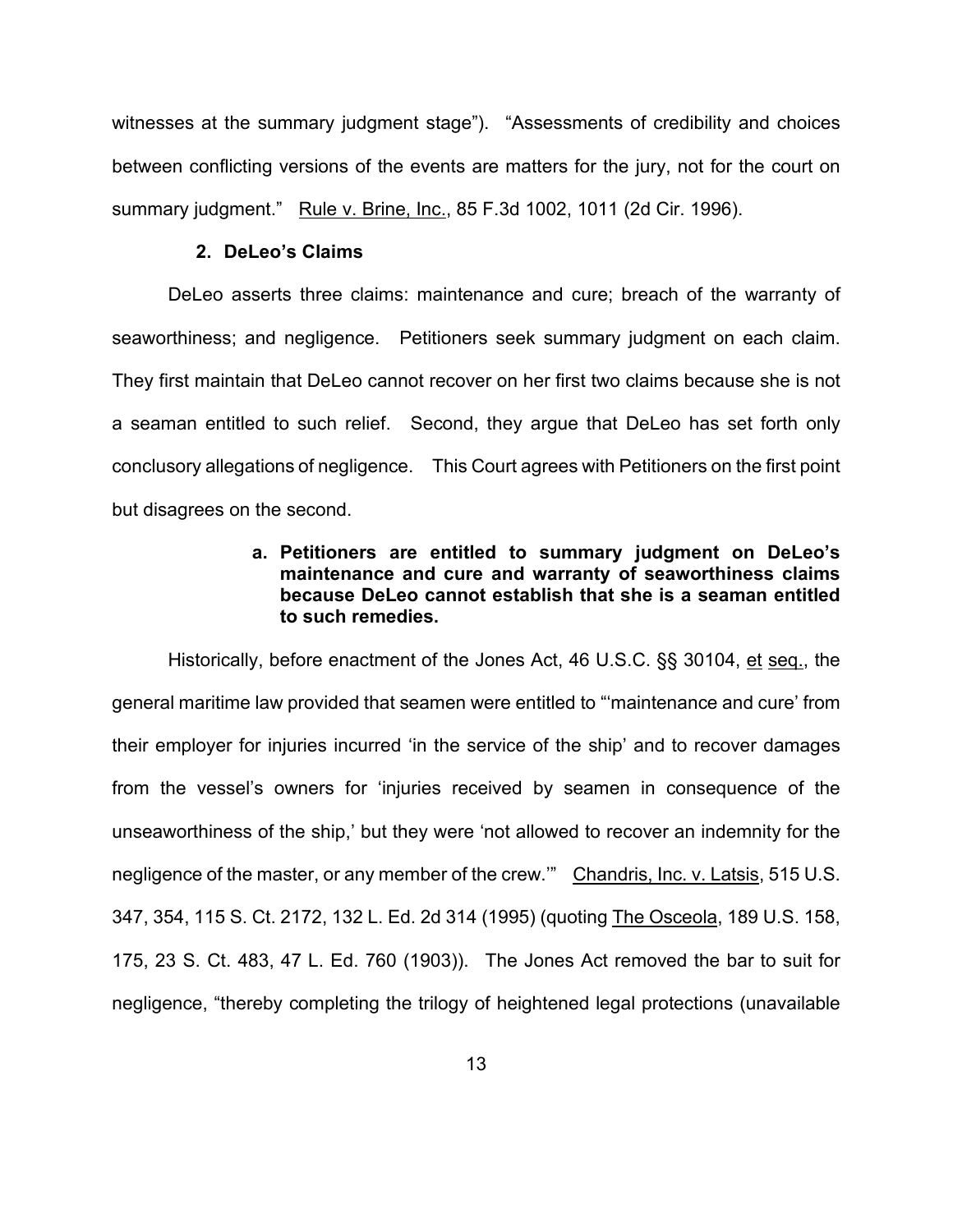to other maritime workers) that seamen receive because of their exposure to the perils of the sea." Id. (internal quotation and citation omitted).

At issue here are the two remedies traditionally reserved to seamen under maritime law: maintenance and cure and the warranty of seaworthiness. "Maintenance and cure is designed to provide a seaman with food and lodging when he becomes sick or injured in the ship's service; and it extends during the period when he is incapacitated to do a seaman's work and continues until he reaches maximum medical recovery." Vaughan v. Atkinson, 369 U.S. 527, 531, 82 S. Ct. 997, 8 L. Ed. 2d 88 (1962). "The doctrine entitles an injured seaman to three [distinct] remedies—maintenance, cure, and wages." Messier v. Bouchard Transp., 688 F.3d 78, 81 (2d Cir. 2012). Maintenance is the obligation to provide food and lodging; cure is the obligation to provide medical treatment; wages is the obligation to provide lost wages. See Atl. Sounding Co. v. Townsend, 557 U.S. 404, 413, 129 S. Ct. 2561, 174 L. Ed. 2d 382 (2009); Lewis, 531 at 441 ("A claim for maintenance and cure concerns the vessel owner's obligation to provide food, lodging, and medical services to a seaman injured while serving the ship."); Messier, 688 F.3d at 81.

Unseaworthiness is a claim under general maritime law grounded in the vessel owner's duty to ensure that the vessel is reasonably fit to be at sea. Lewis, 531 at 441. It is "essentially a species of liability without fault . . . neither limited by conceptions of negligence nor contractual in character. It is a form of absolute duty owing to all within the range of its humanitarian policy." Seas Shipping Co. v. Sieracki, 328 U.S. 85, 94-95, 66 S. Ct. 872, 90 L. Ed. 1099 (1946); Barlas v. United States, 279 F. Supp. 2d 201, 206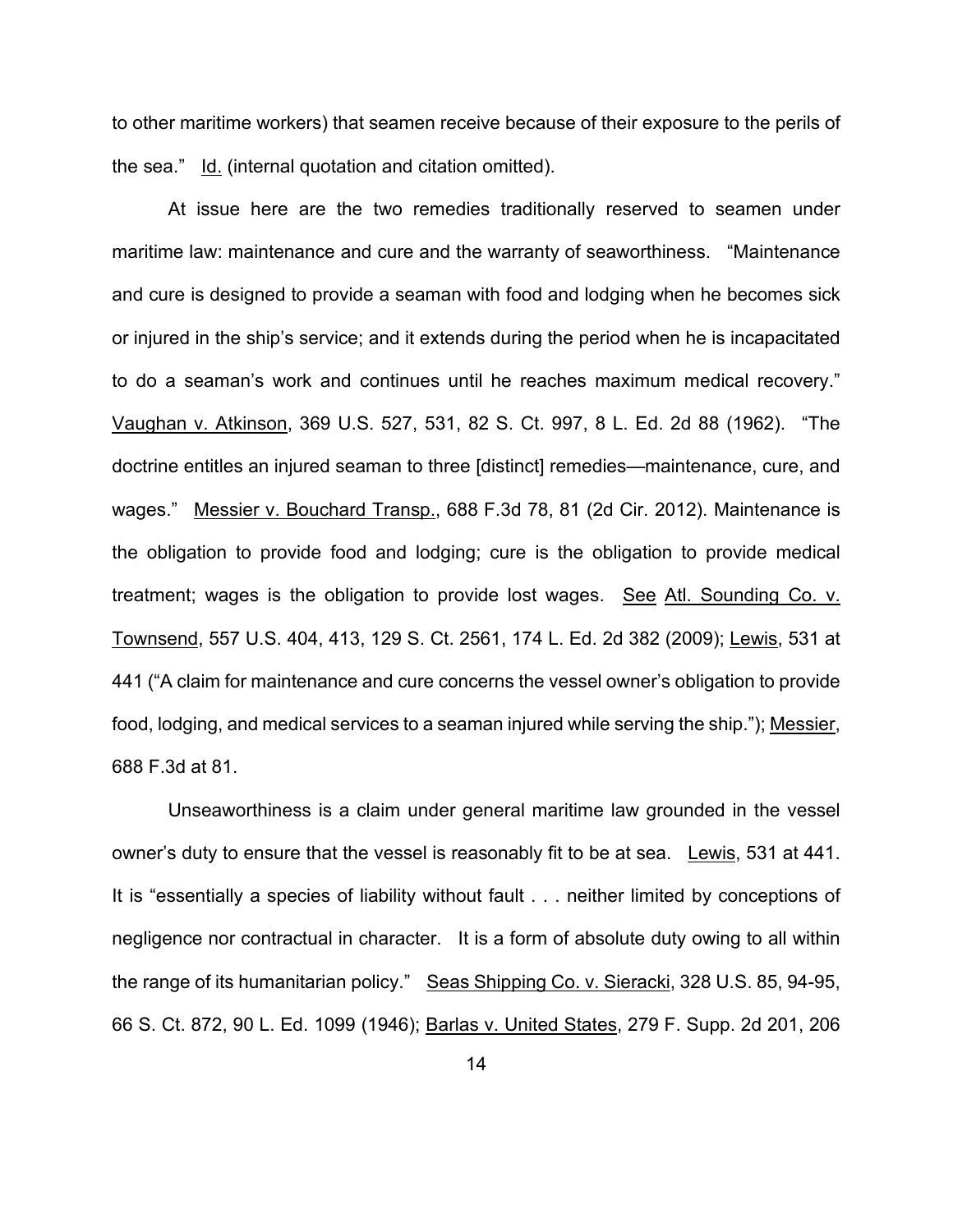(S.D.N.Y. 2003) ("The law of unseaworthiness has been described as a species of 'strict liability' or even a 'no fault doctrine'." (citation omitted)). The standard is reasonableness, not perfection: vessel owners have "an absolute duty to furnish a ship, crew, and appurtenances reasonably fit for their intended service." Oxley v. City of New York, 923 F.2d 22, 24-25 (2d Cir. 1991) (citing Mitchell v. Trawler Racer, Inc., 362 U.S. 539, 545-50, 80 S. Ct. 926, 932, 4 L. Ed. 2d 941 (1960) ("The standard is not perfection, but reasonable fitness . . .")). As such, "the meaning of seaworthiness is relative and varies with the vessel involved and the use for which the vessel is intended." Atl. Specialty Ins. Co. v. Coastal Envtl. Grp. Inc., 945 F.3d 53, 68 (2d Cir. 2019) (citations and internal quotation marks omitted).

As indicated, these two remedies are generally reserved to seamen. See Miles v. Apex Marine Corp., 498 U.S. 19, 27, 111 S. Ct. 317, 112 L. Ed. 2d 275 (1990) ("Historically, a shipowner's duty of seaworthiness under general maritime law ran to *seamen* in the ship's employ." (emphasis added)); The Osceola, 189 U.S. at 175 (finding that "the vessel and her owners are liable, in case a *seaman* falls sick, or is wounded, in the service of the ship, to the extent of his maintenance and cure, and to his wages, at least so long as the voyage is continued" and that "the vessel and her owners are ... liable to an indemnity for injuries received by *seamen* in consequence of the unseaworthiness of the ship, or a failure to supply and keep in order the proper appliances appurtenant to the ship" (emphasis added)).

To qualify as a seaman entitled to maintenance and cure and the warranty of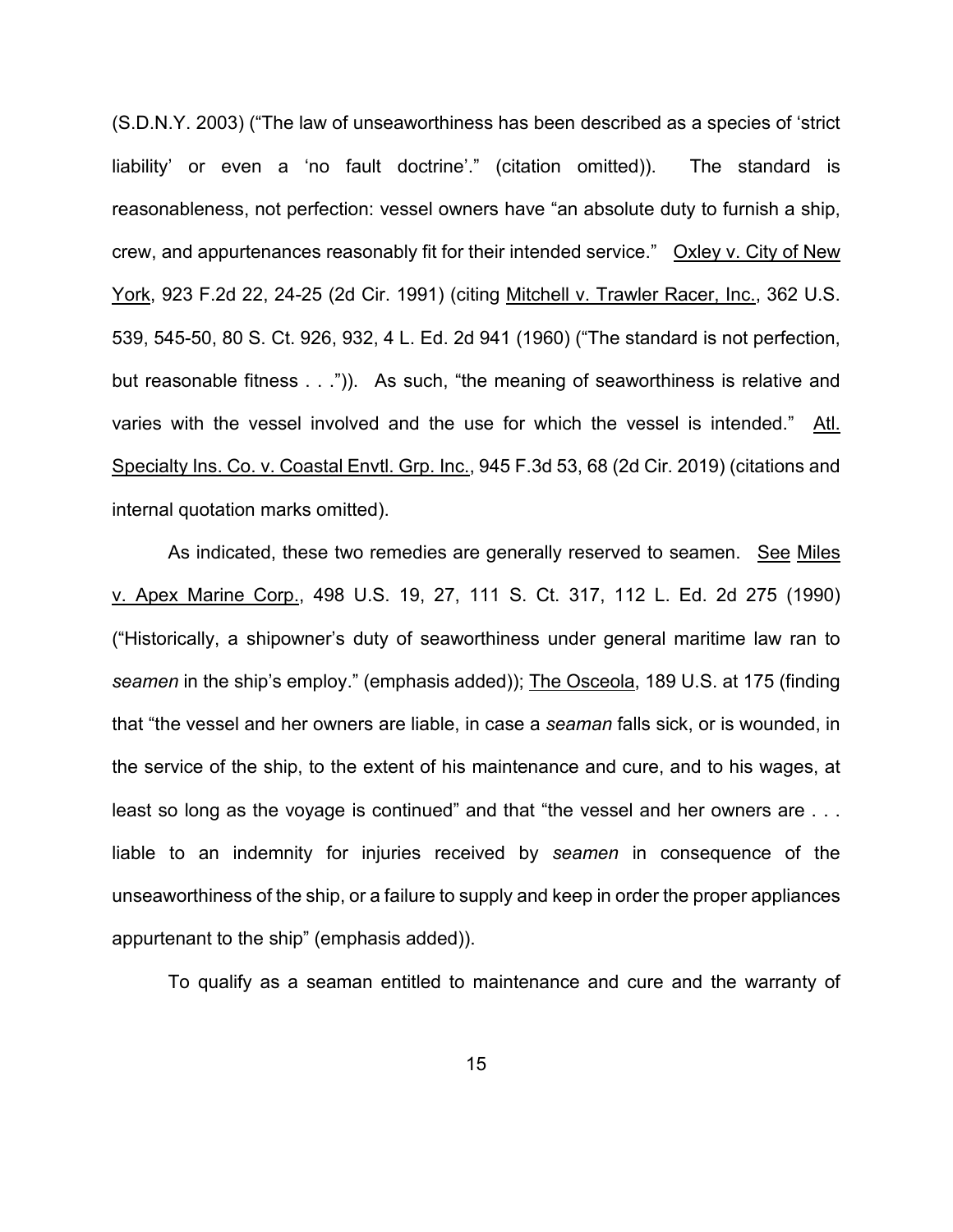seaworthiness, an individual must meet the definition of seaman under the Jones Act.<sup>[6](#page-15-0)</sup> See 1 T. Schoenbaum, Admiralty & Maritime Law,  $\S$  6:28 (6<sup>th</sup> ed. 2018) ("The legal test for seaman status for purposes of maintenance and cure is the same as that established for determining status under the Jones Act."); id. § 6:27 ("[S]eaman status for purposes of the warranty of seaworthiness is accorded to that class of persons who may claim the protection of the Jones Act and the doctrine of maintenance and cure.").

Seaman status under the Jones Act is determined according to the test refined by the United States Supreme Court in Chandris. Building on its previous observation that "[t]he key to seaman status is employment-related connection to a vessel in navigation," McDermott Int'l Inc. v. Wilander, 498 U.S. 337, 355, 111 S. Ct. 807, 112 L. Ed. 2d 866 (1991), the Court identified two "essential requirements" for seaman status under the Jones Act, Chandris, 515 U.S. at 368.

First, "an employee's duties must 'contribut[e] to the function of the vessel or to the accomplishment of its mission." Id. (quoting Wilander, 498 U.S. at 355). This is because "the Jones Act's protections, like the other admiralty protections for seamen, only extend to those maritime employees who do the ship's work." Id. Notably, satisfaction of his prong does not make one a seaman; it makes one *eligible* for seaman status. Id. (noting that the first prong "is very broad: 'All who work at sea in the service of a ship' are *eligible* for seaman status." (emphasis in original) (quoting Wilander, 498 U.S. at 354)).

<span id="page-15-0"></span><sup>6</sup> DeLeo does not assert a statutory Jones Act claim. See Memorandum of Law, Docket No. 40-1, p. 5.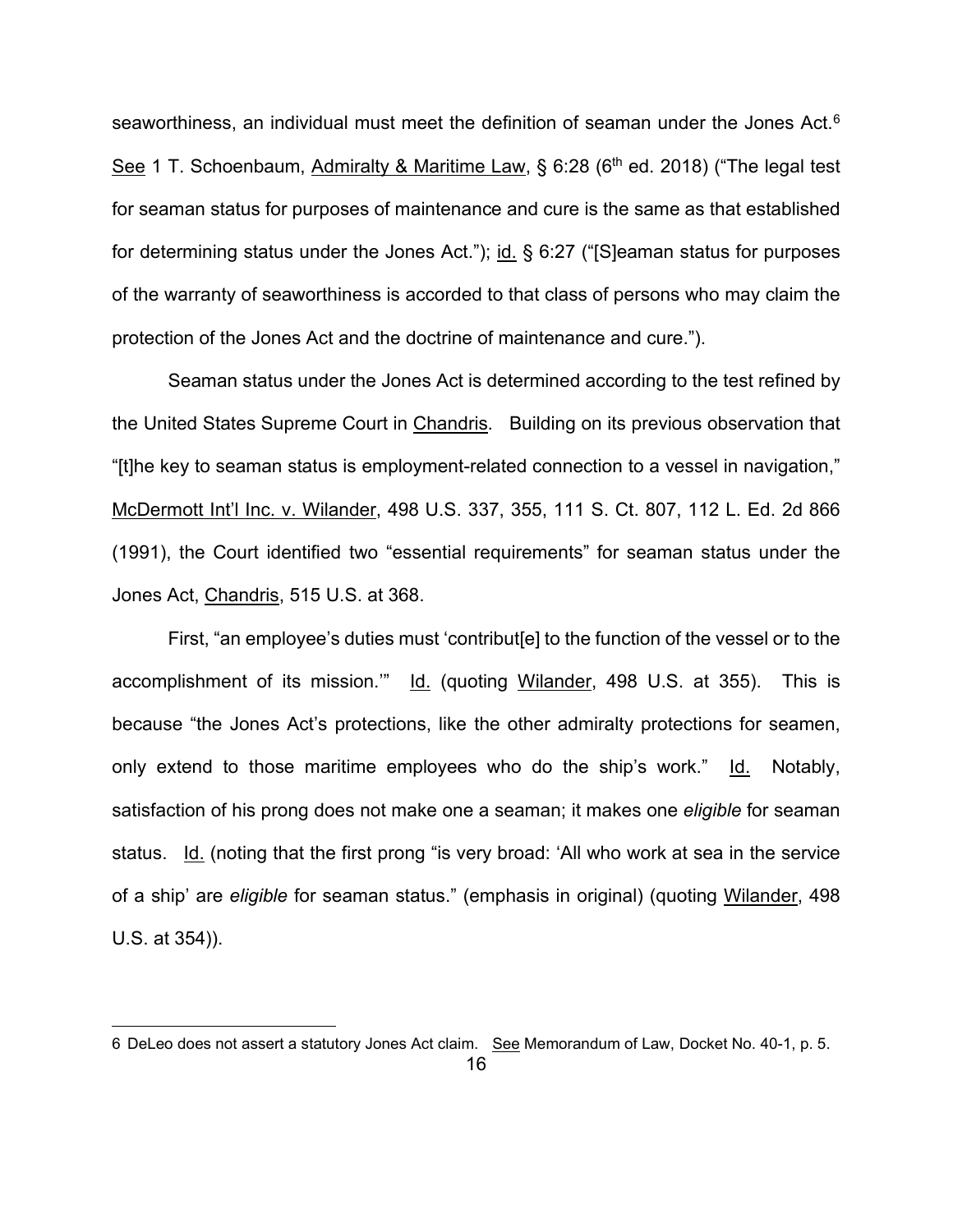Second, "a seaman must have a connection to a vessel in navigation (or to an identifiable group of such vessels) that is substantial in terms of both its duration and its nature." Chandris, 515 U.S. at 368. The purpose of this requirement "is to give full effect to the remedial scheme created by Congress and to separate the sea-based maritime employees who are entitled to Jones Act protection from those land-based workers who have only a transitory or sporadic connection to a vessel in navigation, and therefore whose employment does not regularly expose them to the perils of the sea." Id. Consequently, "[a] maritime worker who spends only a small fraction of his working time on board a vessel is fundamentally land based and therefore not a member of the vessel's crew, regardless of what his duties are." Id. at 371 (favorably citing the Fifth Circuit's rule of thumb that "[a] worker who spends less than about 30 percent of his time in the service of a vessel in navigation should not qualify as a seaman under the Jones Act").

Determining seaman status "is a mixed question of law and fact." Id. at 369. Thus, if reasonable minds could differ in their application of the Chandris test, the question must go to the jury. See id.

Petitioners maintain that they are entitled to summary judgment on DeLeo's maintenance and cure and seaworthiness claims because DeLeo cannot establish seaman status. First, they argue that DeLeo is a land-based pension administrator, not a seafaring professional sailor. She was not Petitioners' employee nor was she paid or compensated in any way for participating in the recreational races aboard the *Sound Wave*. Second, Petitioners argue that DeLeo had an insubstantial connection to the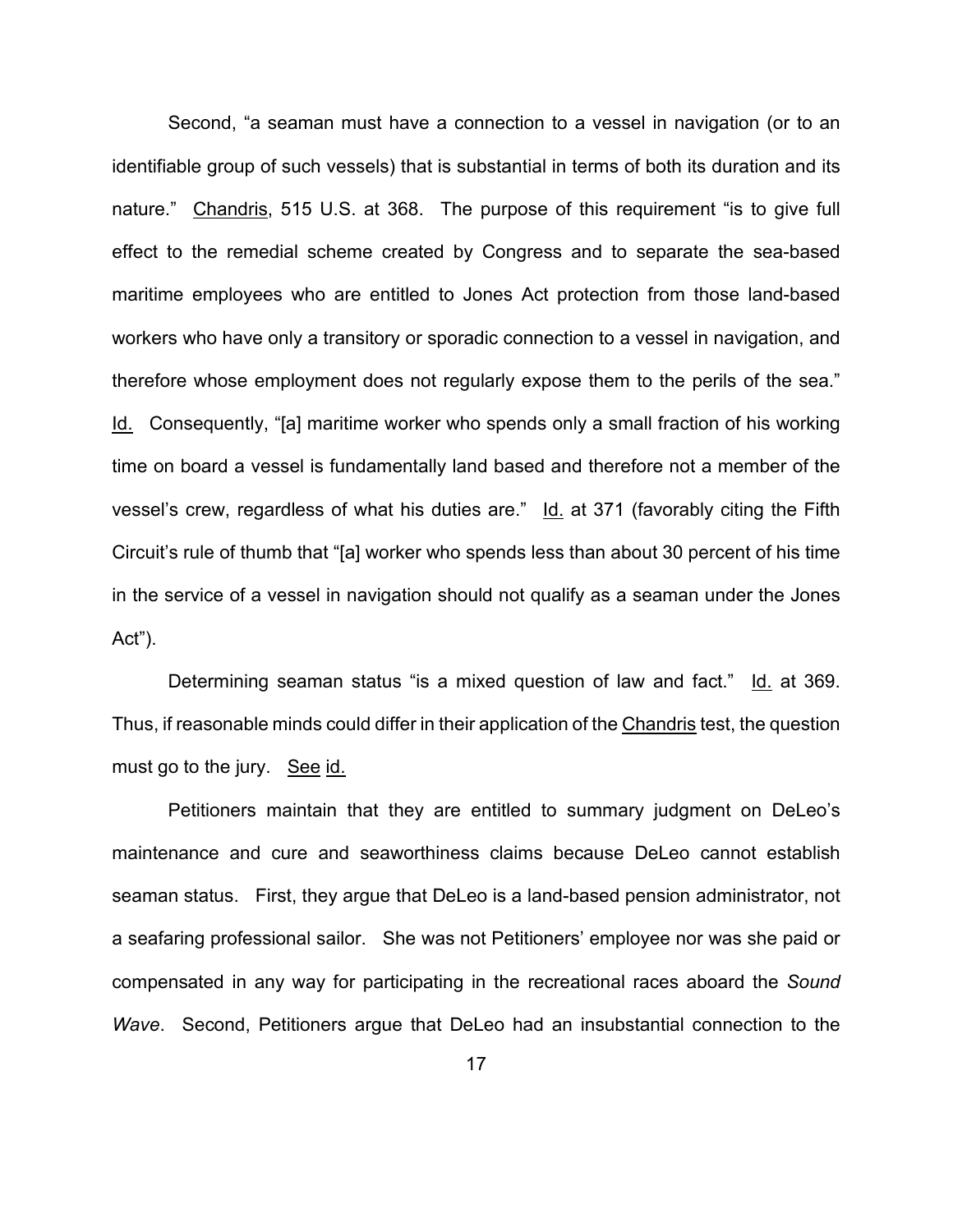*Sound Wave*, both durationally and temporally. She was a hobby sailor whose participation was voluntary, sporadic, and limited to less than 10 races in the 2018 season.

In response, DeLeo argues that disputed questions of material fact exist concerning her seaman status. While conceding that she was not Petitioners' employee, DeLeo nonetheless maintains that she was a regular member of the *Sound Wave* "crew" and contributed to its purpose and mission—racing. She further contends that she was a member of the crew for 15 years and regularly participated in the Thursday races.

Having considered the parties' arguments and the evidence presented, this Court finds that DeLeo has failed to set forth sufficient evidence from which it could be concluded that she qualifies as a seaman entitled to maintenance and cure or the warranty of seaworthiness.

As it relates to the first prong of the Chandris test—that the employee's duties must contribute to the function of the vessel or to the accomplishment of its mission—the record contains evidence that DeLeo assisted in the operation of the vessel. For example, DeLeo testified that she served in the role of "floor deck," which involved "calling the line in the start of a race, helping the sail go back from port to starboard." DeLeo Dep., p. 18. And sometimes she would be "in the pit," which involved "pulling the lines." Id. At the time of the incident, DeLeo was "skirting the jib," helping to free it as it was being pulled in. Id. p. 36.

But DeLeo did not perform these functions in an employment capacity; sailing was simply her hobby. As the Supreme Court has observed, "the key to seaman status is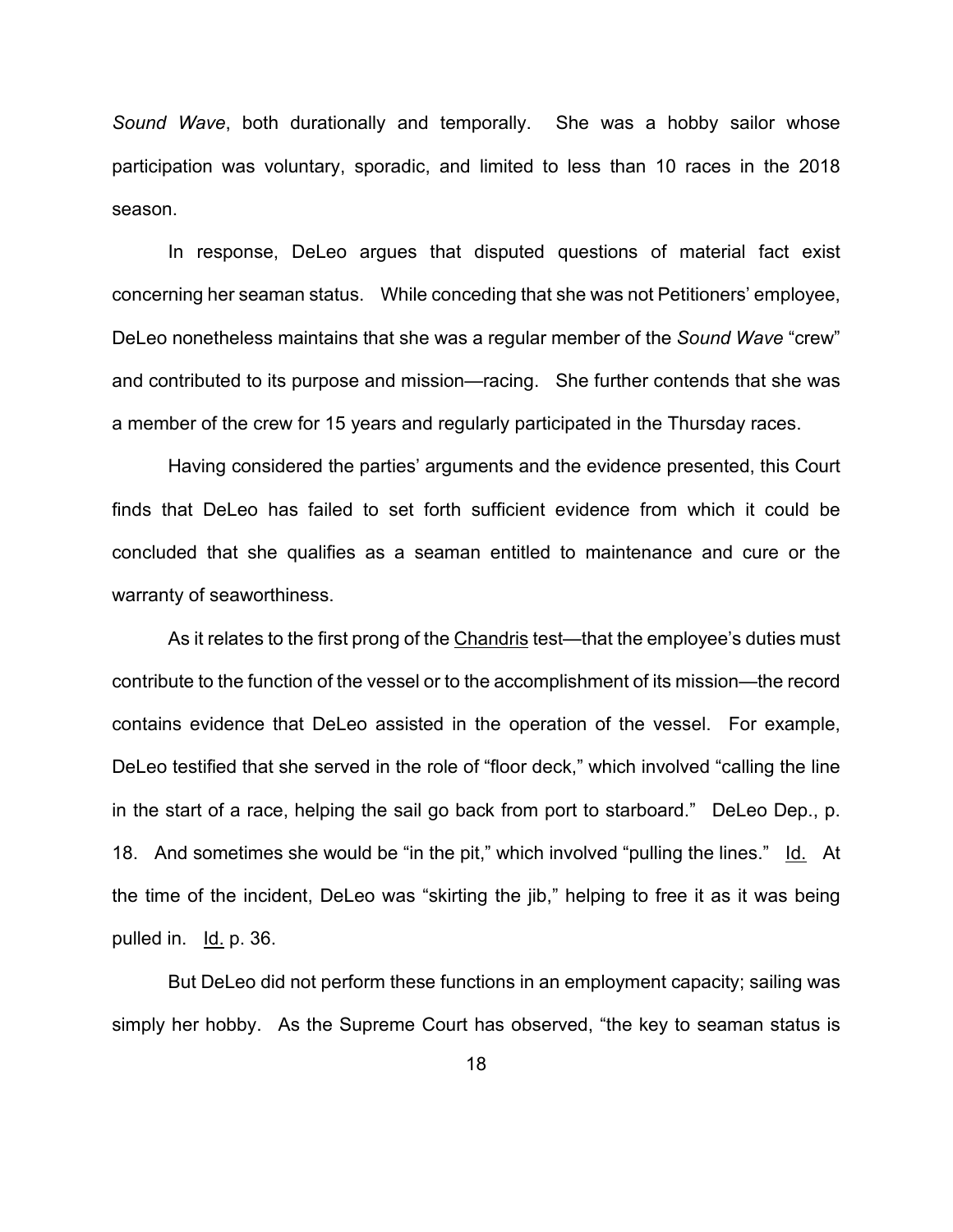*employment-related* connection to a vessel in navigation." Wilander, 498 U.S. at 354 (emphasis added). This aligns with the central purpose of the Jones Act, which is "to protect those who are particularly vulnerable to the perils of the sea *as a result of their employment* and who, by tradition, have been wards of the admiralty law." Fischer v. Nichols, 81 F.3d 319, 321 (2d Cir. 1996) (emphasis added) (citing Aguilar v. Standard Oil Co., 318 U.S. 724, 727-28, 63 S. Ct. 930, 87 L. Ed. 1107 (1943)).

DeLeo is employed as a land-based pension specialist with an accounting firm; she is not a maritime employee and was never paid or otherwise compensated for her participation on the *Sound Wave*. See DeLeo Dep., pp. 8-9, 15, 30. DeLeo has never owned her own boat, never had any formal training in sailboat operation, and is not a professional sailboat racer. See id. pp. 11, 12, 30, 31. She is a land-based employee who engages in sailboat racing recreationally. Such individuals do not qualify for seaman status. See, e.g., Knight v. Longaker, No. C 05-03481 SBA, 2007 WL 864870, at \*5-10 (N.D. Cal. June 28, 2007) (finding "weekend sailing enthusiast" who was employed full time as a land-based language instructor failed to meet Chandris test and was not entitled to seaman status); Xanadu Maritime Tr. v. Meyer, 21 F. Supp. 2d 1104, 1107 (N.D. Cal. 1998) (finding recreational sailor did not qualify as a seaman under the Jones Act); Naglieri v. Bay, 977 F. Supp. 131, 135-36 (D. Conn. 1997)(finding no seaman status where the claimant "was an avid sailor, completed numerous sailing courses, owned several boats and participated in many races, [but] did not derive his livelihood from sea-based activities"); Hardesty v. Rossi, Civ. No. JFM-94-2320, 1995 WL 688416, at \*4 (D. Md. Aug. 15, 1995) (finding that recreational sailboat racer who was not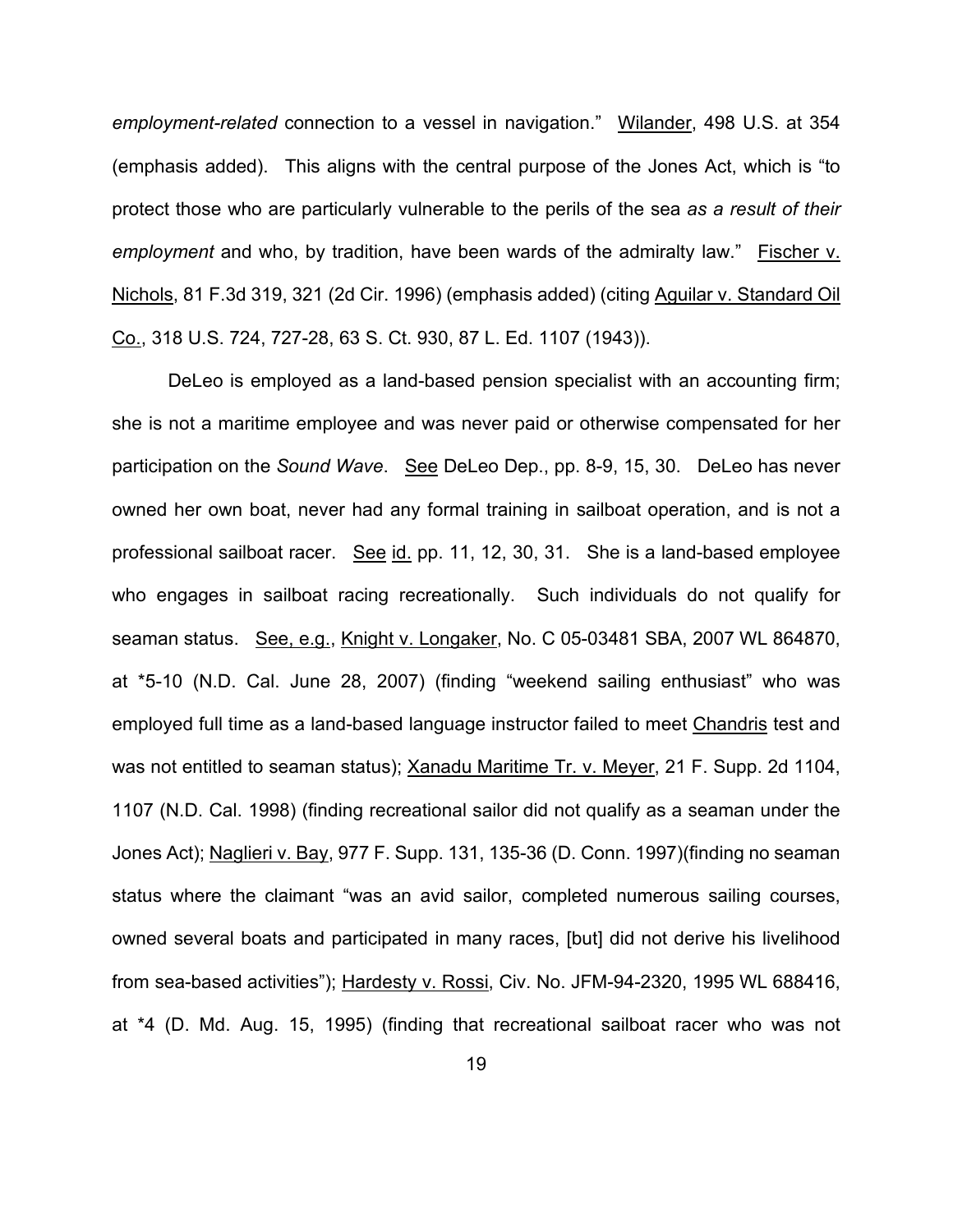employed by the vessel did not qualify as Jones Act seaman). The first Chandris prong is therefore not met.<sup>[7](#page-19-0)</sup> <u>See Wilander</u>, 498 U.S. at 348 ("Whether under the Jones Act or general maritime law, seamen do not include land-based workers.").

As it relates to the second prong of Chandris—having a substantial connection to a vessel in navigation in terms of both duration and nature—the record contains insufficient evidence from which it could reasonably be concluded that this prong is met. DeLeo testified that she sailed on the *Sound Wave* over her 15-year association with Petitioners "when [she] was able to." DeLeo Dep., p. 15. In the nine years preceding the dismasting, DeLeo participated in only the Thursday-night, women-only races. Id. p. 17. In 2018, DeLeo was on the *Sound Wave* at best only "8 to 10 times" for the Thursday-night races, with each race lasting no more than 90 minutes.<sup>[8](#page-19-1)</sup> ld. pp. 24, 32-33. This is in line with the number of engagements found to be insufficient to satisfy this prong in Knight (16 or 17), Xanadu (six), Naglieri (10), and Hardesty (three). See Knight,

<span id="page-19-0"></span><sup>7</sup> DeLeo's reliance on Boy Scouts of America v. Graham and Petition of Read do not help her cause. 86 F.3d 861 (9th Cir. 1996); 224 F. Supp. 241 (S.D. Fla. 1963). In Graham, the Ninth Circuit determined that agency principles should be used to determine whether a volunteer could be considered an employee for purposes of qualifying as a Jones Act seaman. See Graham, 86 F.3d at 865-66. But Graham is factually distinguishable because it involved a volunteer acting in a quasi-employment capacity instructing youth on a vessel in navigable waters under the direction of a skipper, not a casual recreational sailboat racer. See Graham, 86 F.3d at 862-63. Graham is further not instructive because it fails to recognize the import of the traditional employment relationship as anchoring the maritime remedies available to seamen, see id. at 866-69 (Goodwin, J., dissenting) (noting that the history of maritime remedies is inconsistent with the extension of seaman status to recreational boaters), and relies on pre-Chandris cases, see id. at 365-66. And Read, which extended seaman status to a recreational boater, both pre-dates Chandris (by more than 30 years) and is directly inconsistent with Chandris's requirement that a seaman have an attachment to a vessel that is substantial in both duration and nature. See Read, 224 F. Supp. at 246 (finding "lack of long continued attachment to the vessel" does not preclude "seaman" status). In any event, even if DeLeo could properly be viewed as an employee for seaman status purposes, she does not meet the second Chandris prong, for the reasons stated in the body of this decision.

<span id="page-19-1"></span><sup>8</sup> Sikorski testified that DeLeo was on the *Sound Wave* only three or four times in 2018. See Sikorski Dep., p. 14.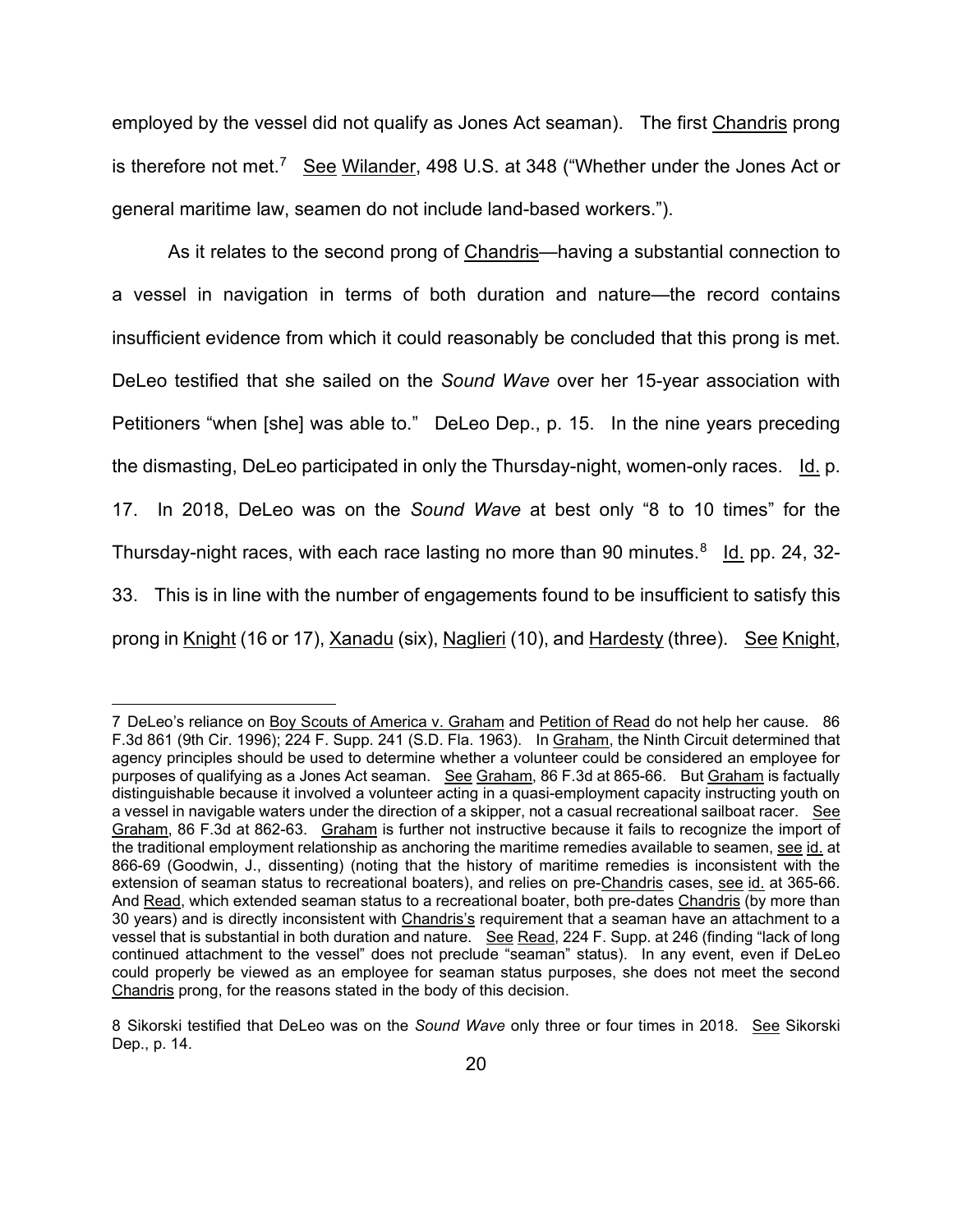2007 WL 1864870, at \*8; Xanadu, 21 F. Supp. 2d at 1106; Naglieri, 977 F. Supp. at 136; Hardesty, 1995 WL 688416, at \*4.

There is thus insufficient evidence from which it could reasonably be concluded that DeLeo's connection to the *Sound Wave* was substantial in both duration and nature. Moreover, the record evidence could not support a finding that DeLeo's involvement with the vessel even began to approach the more-than-30%-of-the-time rule of thumb discussed in Chandris. See Chandris, 515 U.S. at 371 ("[a] maritime worker who spends only a small fraction of his working time on board a vessel is fundamentally land based and therefore not a member of the vessel's crew, regardless of what his duties are"); see also Hardesty, 1995 WL 688416, at \*4 (finding that recreational sailor with land-based employment who spent less than 30 percent of her time in service to the vessel was not a Jones Act seaman).

Consequently, regardless of her duties when actually sailing, DeLeo does not qualify as a seaman under the Jones Act. See Chandris, 515 U.S. at 371. She was not an employee of the *Sound Wave* nor did she have a substantial connection to the vessel in duration or nature. DeLeo is therefore not entitled to maintenance and cure or the warranty of seaworthiness, two remedies that are reserved to traditional seamen "because of their exposure to the perils of the sea." Id. at 354. Petitioners are therefore entitled to summary judgment on these two claims. See id. at 371 (providing that "where undisputed facts reveal that a maritime worker has a clearly inadequate temporal connection to vessels in navigation, the court may take the question from the jury by granting summary judgment or a directed verdict").

21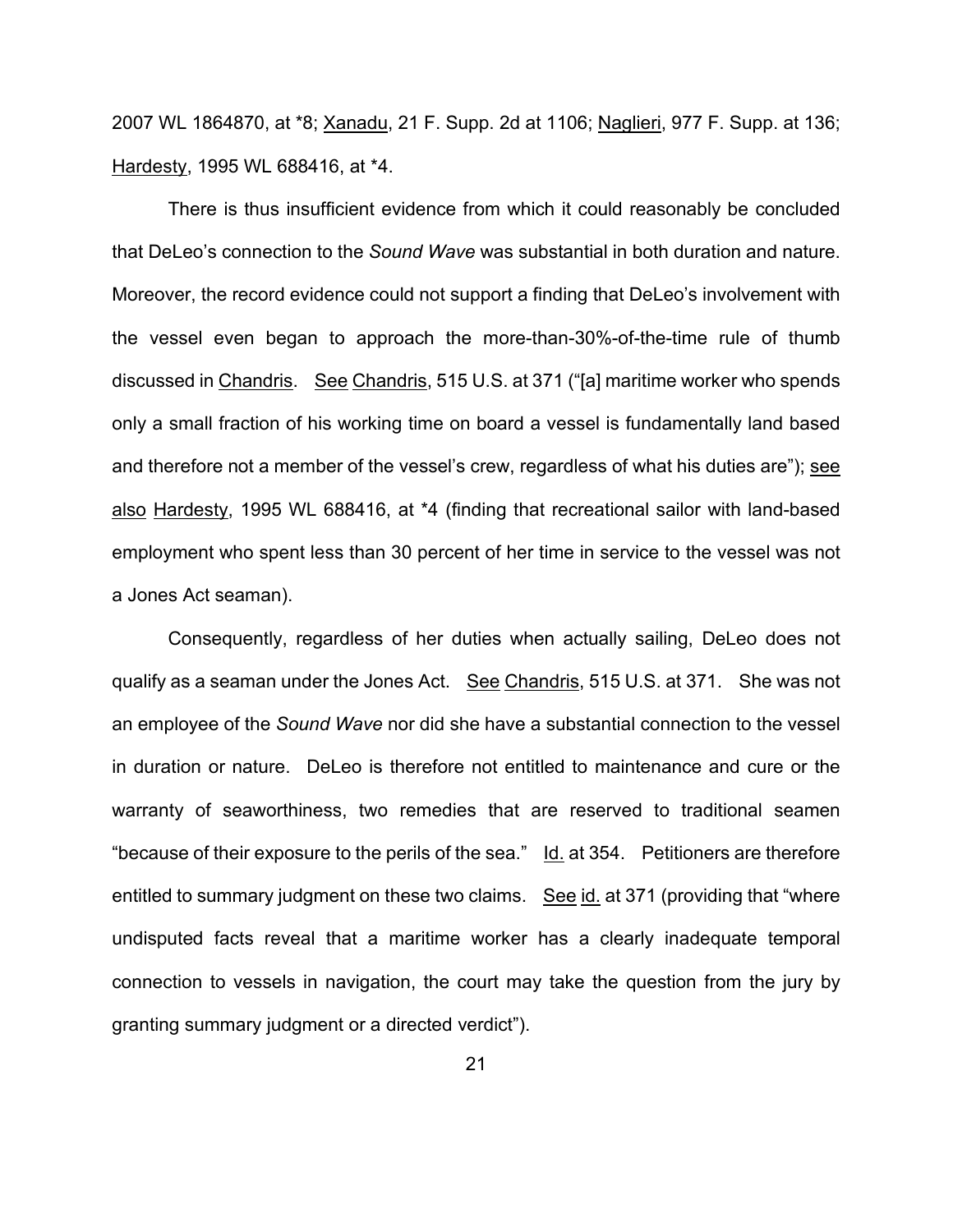# **b. Petitioners are not entitled to summary judgment on DeLeo's negligence claims due to the existence of disputed issues of material fact.**

"Ordinary principles of common law negligence apply to a maritime negligence claim." Nagler, 246 F. Supp. 3d at 657 (citations omitted). A claimant must therefore establish legal duty, breach, causation, and damages. See Felgate, 2020 WL 1542372, at \*10; In re Treanor, 144 F. Supp. 3d 381, 389 (E.D.N.Y. 2015). A vessel owner's duty "is one of reasonable care under the circumstances." Monteleone v. Bahama Cruise Line, Inc., 838 F.2d 63, 64-65 (2d Cir. 1988) (citing Rainey v. Paquet Cruises, Inc., 709 F.2d 169, 172 (2d Cir. 1983)); see also Kermarec v. Compagnie Generale Transatlantique, 358 U.S. 625, 630, 79 S. Ct. 406, 3 L. Ed. 2d 550 (1959). Breach occurs when an owner fails to take reasonable measures to prevent foreseeable injury. See Treanor, 144 F. Supp. 3d at 389 ("Under well-established principles of Second Circuit maritime negligence law, an owner breaches his or her legal duty of reasonable care by failing to take simple precautions to prevent foreseeable and serious injury.") (citing United States v. Carroll Towing Co., 159 F.2d 169, 173 (2d Cir. 1947)); Syverson v. Consol. Rail Corp., 19 F.3d 824, 826 (2d Cir. 1994) ("Reasonable care is determined in light of whether or not a particular danger was foreseeable."). As to causation, the claimant must "demonstrate that the owner's negligence constituted a 'substantial factor in producing' the injury." Nagler, 256 F. Supp. 3d at 658 (quoting Treanor, 144 F. Supp. 3d at 389).

DeLeo asserts that Petitioners were negligent in their maintenance and operation of the *Sound Wave*. She contends that White negligently repaired rather than replace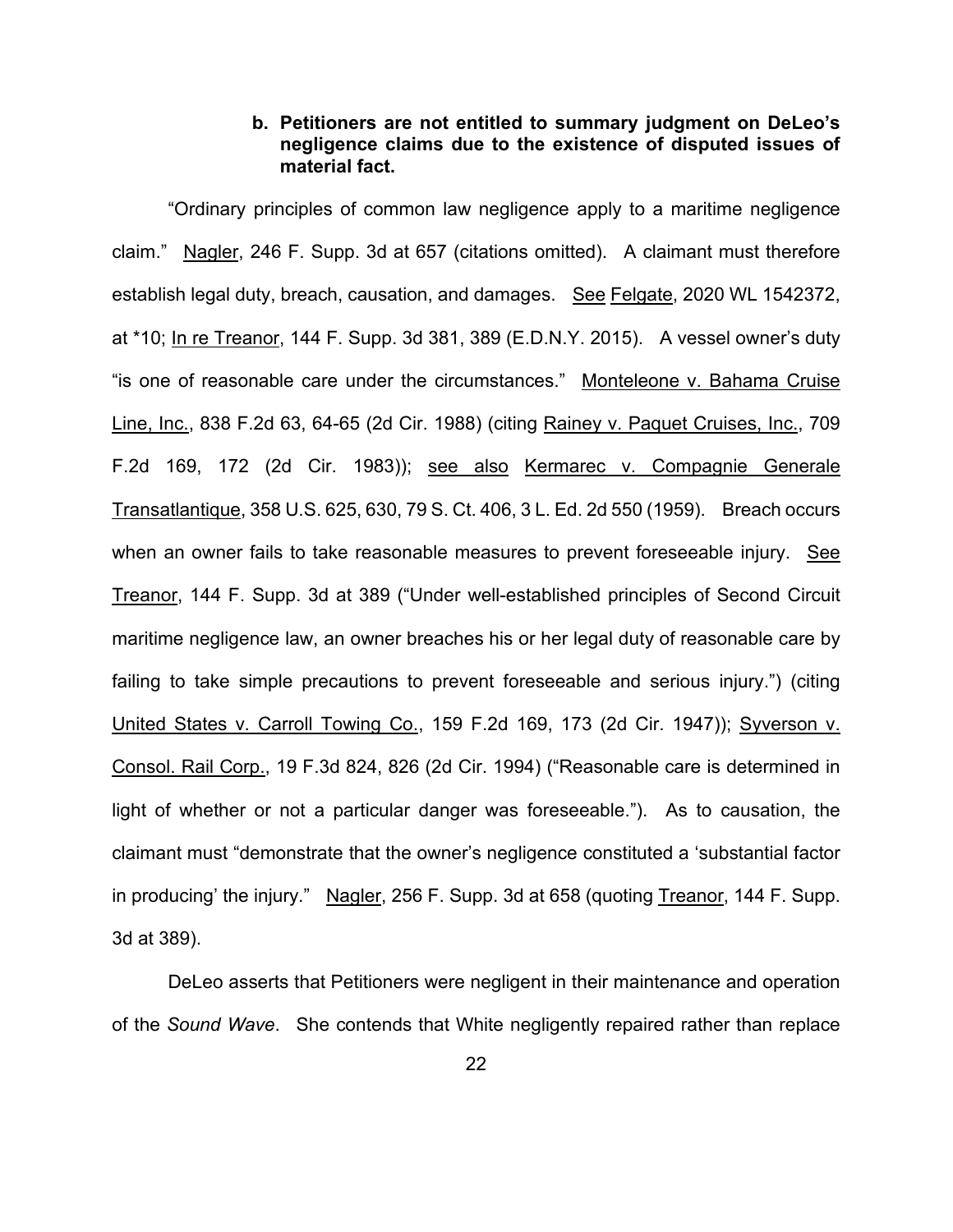the *Sound Wave's* mast after the 2016 dismasting, and that Sikorski negligently sailed the *Sound Wave* on the night in question knowing that the shrouds were loose. According to DeLeo, these acts of negligence, either singly or in combination, caused or substantially contributed to the dismasting. Petitioners maintain that they are entitled to summary judgment because DeLeo's claims are conclusory and any alleged negligent acts were not within their privity and knowledge.

Having reviewed the parties' arguments and the record evidence, this Court finds that disputed issues of material fact preclude summary judgment. As it first relates to negligence arising out of the previous mast repair, there are several disputed issues that preclude summary judgment. After the 2016 dismasting, White elected to have the mast professionally welded and repaired by a local company, rather than replace it. See Sikorski Dep., pp. 20-26. According to Sikorski, the repair consisted of welding a "support system" into the hollow mast at the point of the break. See id. pp. 23-25.

But there is conflicting evidence concerning the "point of the break." Id. White testified that the mast cracked "right at the deck" at the end of the 2016 sailing season while the *Sound Wave* was being removed from the water. <u>See</u> White Dep., pp. 19, 31. Sikorski, however, testified that the mast broke "about five to seven feet above the deck" after White accidently hit it with the "travel lift" he was using to remove boats from the water. Sikorski Dep., pp. 20-21. There is thus an issue concerning where the mast initially broke and where it was repaired.

And this relates to a further issue in dispute: the location of the break in the 2018 dismasting. DeLeo testified that, in her opinion, the mast broke near the spot of the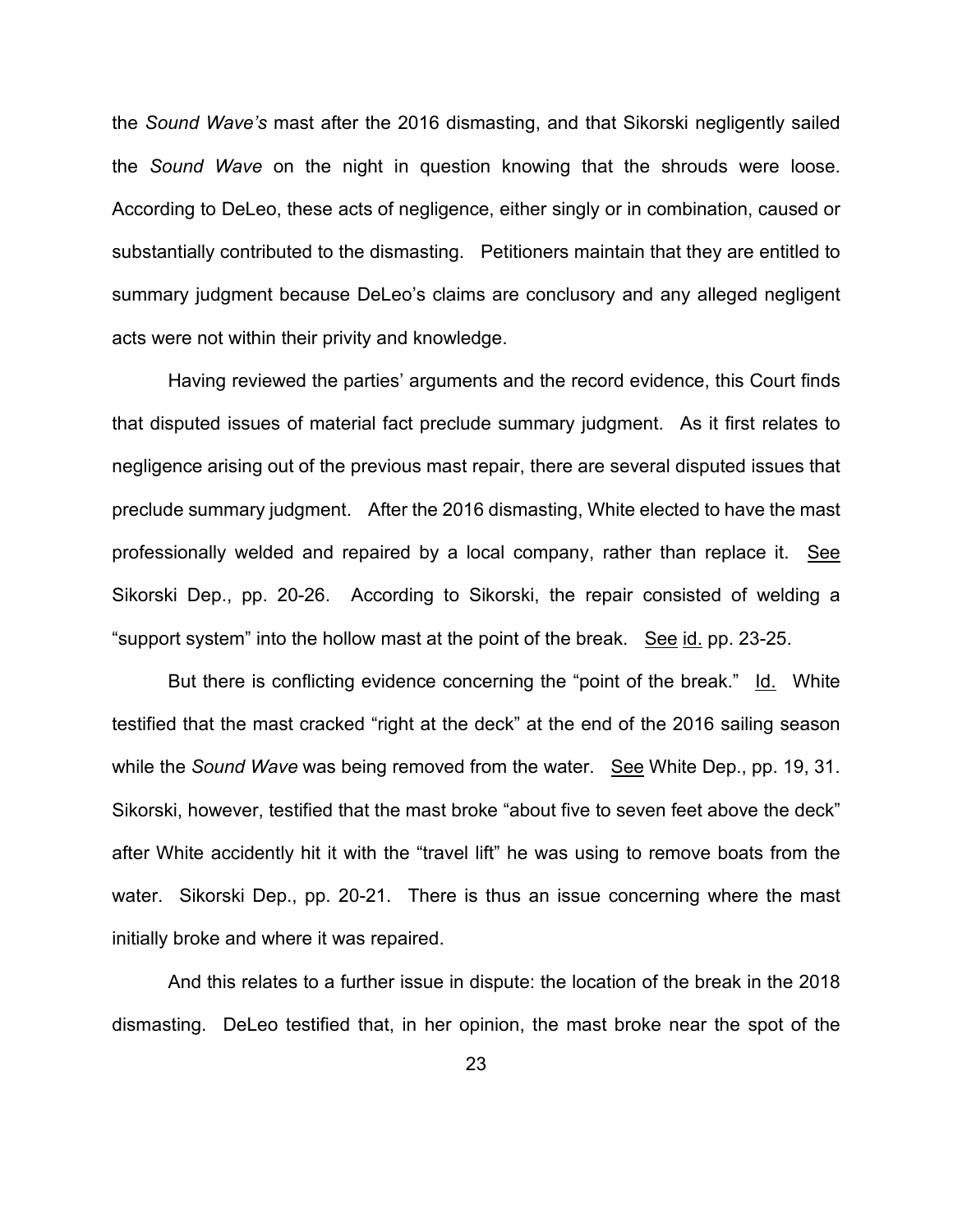previous weld repair, which, as just noted, is itself in dispute. DeLeo Dep., p. 51. This is based on her review of pictures of the mast that her husband took after the incident. See id. p. 51. Sikorski testified that the mast broke approximately one foot below the deck, which in her estimation was five or six feet below the previous weld repair. Sikorski Dep., pp. 56-59. White concluded post-dismasting that the mast broke in two places at one of the spreaders and below deck. White Dep., pp. 30-31. Schneider is not sure whether the mast broke or just became separated but estimates that the break or separation occurred "very, very low towards the keel." Schneider Dep., p. 91. Disputed issues of material fact therefore exist as to what role, if any, the 2016 dismasting repair may have played in the 2018 dismasting.<sup>[9](#page-23-0)</sup>

As it relates to whether Sikorski negligently sailed the *Sound Wave* on the night in question knowing that the shrouds were loose, there is again conflicting evidence. Shrouds are metal lines that run from the mast to the deck through spreaders. DeLeo Dep., pp. 33, 55; Sikorski Dep., pp. 30-31; Schneider Dep., p. 14. They stabilize the mast and secure the mast to the deck. DeLeo Dep., pp. 33, 55; Sikorski Dep., pp. 30- 31, 61; Schneider Dep., pp. 13, 28, 41.

There is conflicting evidence concerning whether the shrouds were loose and whether anyone informed Sikorski that they were loose. DeLeo testified that, in her experience, the shrouds should be "somewhat tight to hold the mast in," but on the evening of the incident, the shrouds were loose. DeLeo Dep., pp. 33, 34, 52-55, 77.

<span id="page-23-0"></span><sup>9</sup> This Court notes that the insurance adjuster observed the 2016 repair but concluded that it did "not appear to have any bearing on this incident." Docket No. 40-9.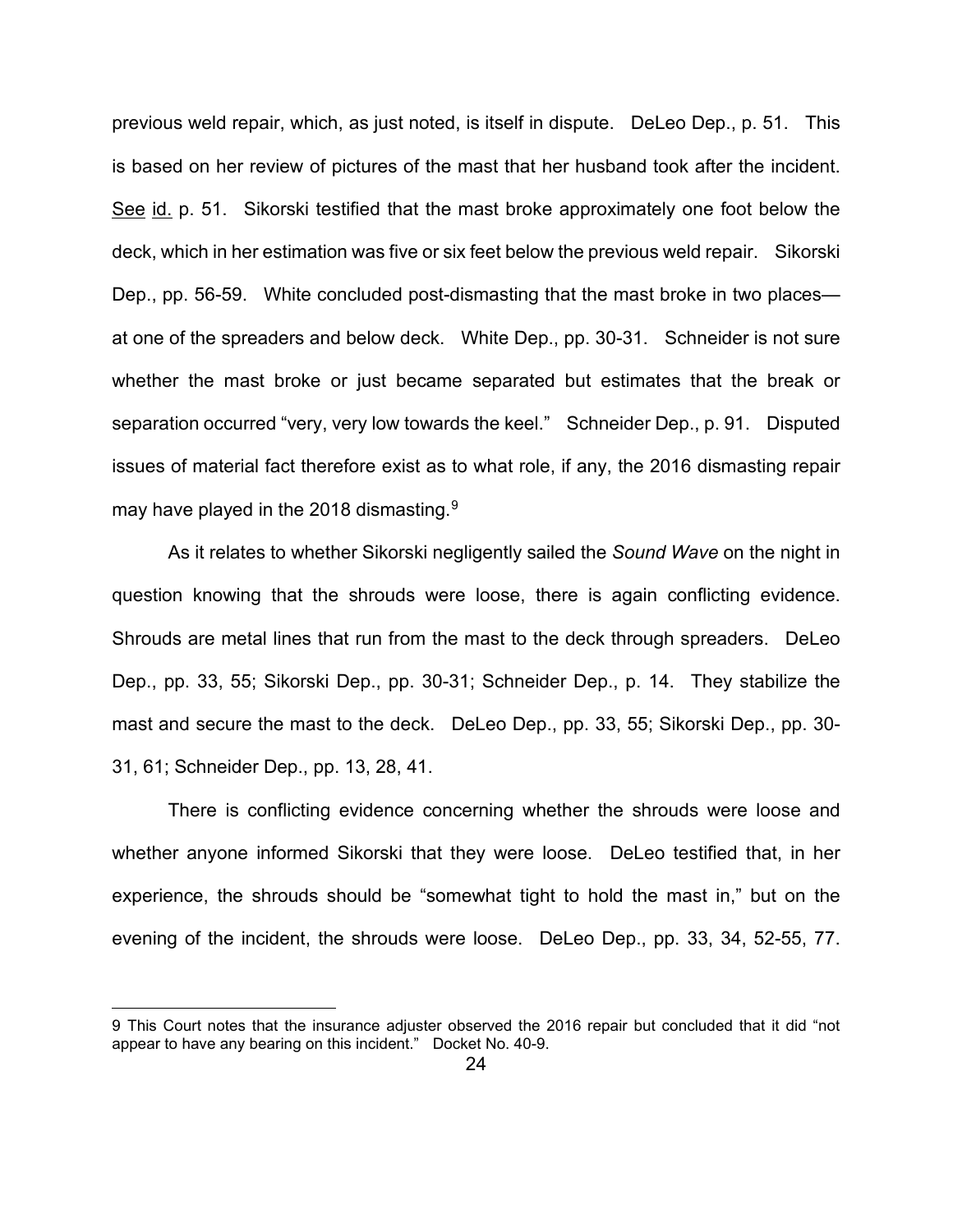She recalls Schneider wiggling and shaking the shrouds as the *Sound Wave* sailed to the start of the race and saying, "these are really loose." Id. pp. 33, 34, 55, 79.

As Schneider shook the shrouds, DeLeo observed play in them and also thought that they seemed loose near the lower spreader about 5' 8" above the deck. See id., pp. 53-55, 79. DeLeo testified that she believed the shrouds were "looser than normal" and that she had never seen the shrouds that loose in her previous outings on the *Sound Wave*. Id. pp. 55, 80. She further testified that she heard Schneider tell Sikorski and everyone else on the boat that the shrouds were loose. See id. pp. 34, 55, 79. In response, DeLeo heard Sikorski say, "I know . . . Just don't touch them." Id. pp. 35, 55.

Sikorski and Schneider directly refute DeLeo's account. Sikorski testified that she does not recall anyone, including Schneider, telling her that the shrouds were loose on the evening of the incident. Sikorski Dep., p. 60. Schneider testified that she had no problem with the way the shrouds were rigged and does not recall telling DeLeo or Sikorski that there were any issues with the shrouds. Schneider Dep., pp. 41, 42-43, 95. Schneider further testified that loose shrouds would not have concerned her anyway because "you don't want them too tight." Id. p. 95.

In addition to allegedly operating the *Sound Wave* with loose shrouds, there is evidence suggesting that Sikorski may also have raced despite knowing that the deck around the mast was in disrepair. DeLeo testified that the *Sound Wave's* fiberglass deck was "soft" during the 2018 racing season and on the evening of the incident. DeLeo Dep., pp. 23-24, 77. She further maintains that Schneider told Sikorski that the deck was soft. See id. p. 24. But Sikorski does not recall any portions of the deck being soft on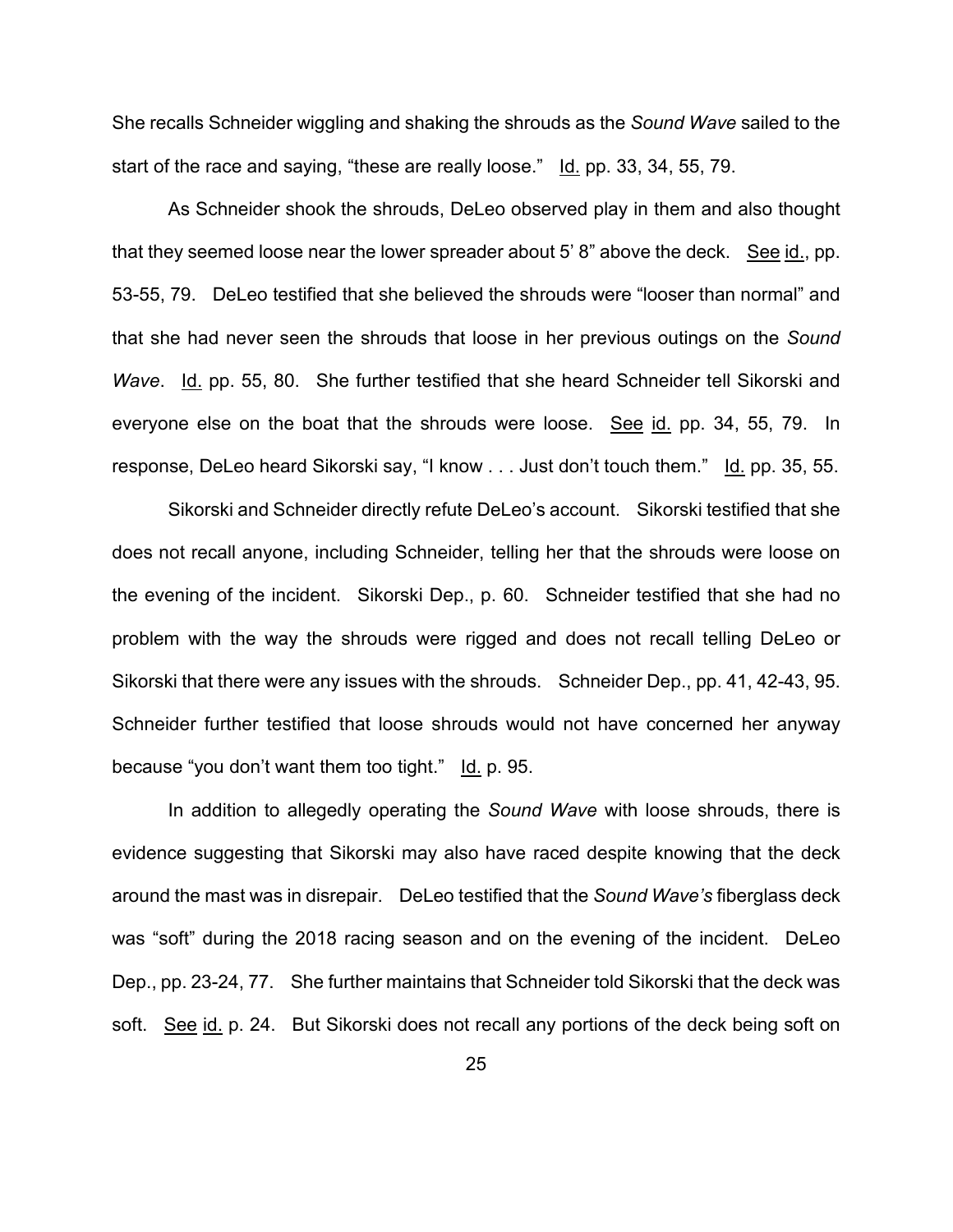the day in question, and Schneider testified that while the deck had some give, it was not in an unusually abnormal condition and was not a concern. Sikorski Dep., p. 62; Schneider Dep., pp. 43-44, 65, 85. And both Sikorski and Schneider testified that the *Sound Wave* was in good shape in August 2018 and was regularly maintained and generally kept in good repair. Sikorski Dep., p. 29; Schneider Dep., pp. 29-30, 33. Disputed issues of material fact therefore exist as to whether Sikorski negligently operated the *Sound Wave* with loose shrouds or a soft deck or both.

Moreover, the cause of the August 2018 dismasting is ultimately in dispute. DeLeo maintains that the previous repair or loose shrouds or a combination of the two resulted in or substantially contributed to the dismasting. Evidence from the postdismasting inspection of the vessel by Consolidated Marine Services, Inc., partially supports DeLeo's theory. Consolidated described the cause of the loss as follows: "Demasting. The amidships rod rigging guides came out of the lower spreader (port side) and when the [sic] changed tack, the rigging was not in place to secure the mast." See Docket No. 40-9.<sup>10</sup> White also surmised, based on his own post-dismasting inspection, that shrouds separated from the spreader, causing the mast to break in two places. White Dep., pp. 16, 30-31, 34-45; Sikorski Dep., p. 60. In fact, White specifically alerted the insurance adjuster (Consolidated) to the condition of the shrouds. See White Dep., p. 18. Neither Sikorski nor Schneider know why the mast broke. Sikorski Dep., p. 59;

<span id="page-25-0"></span><sup>10</sup> Petitioners maintain that Consolidated's report is "inadmissible hearsay," see Reply Memorandum of Law, Docket No. 44, p. 9, but they do not elaborate on this contention or establish that the report is inadmissible. They also do not account for the possibility of witness testimony from Consolidated pertaining to the inspection and conclusions in the report.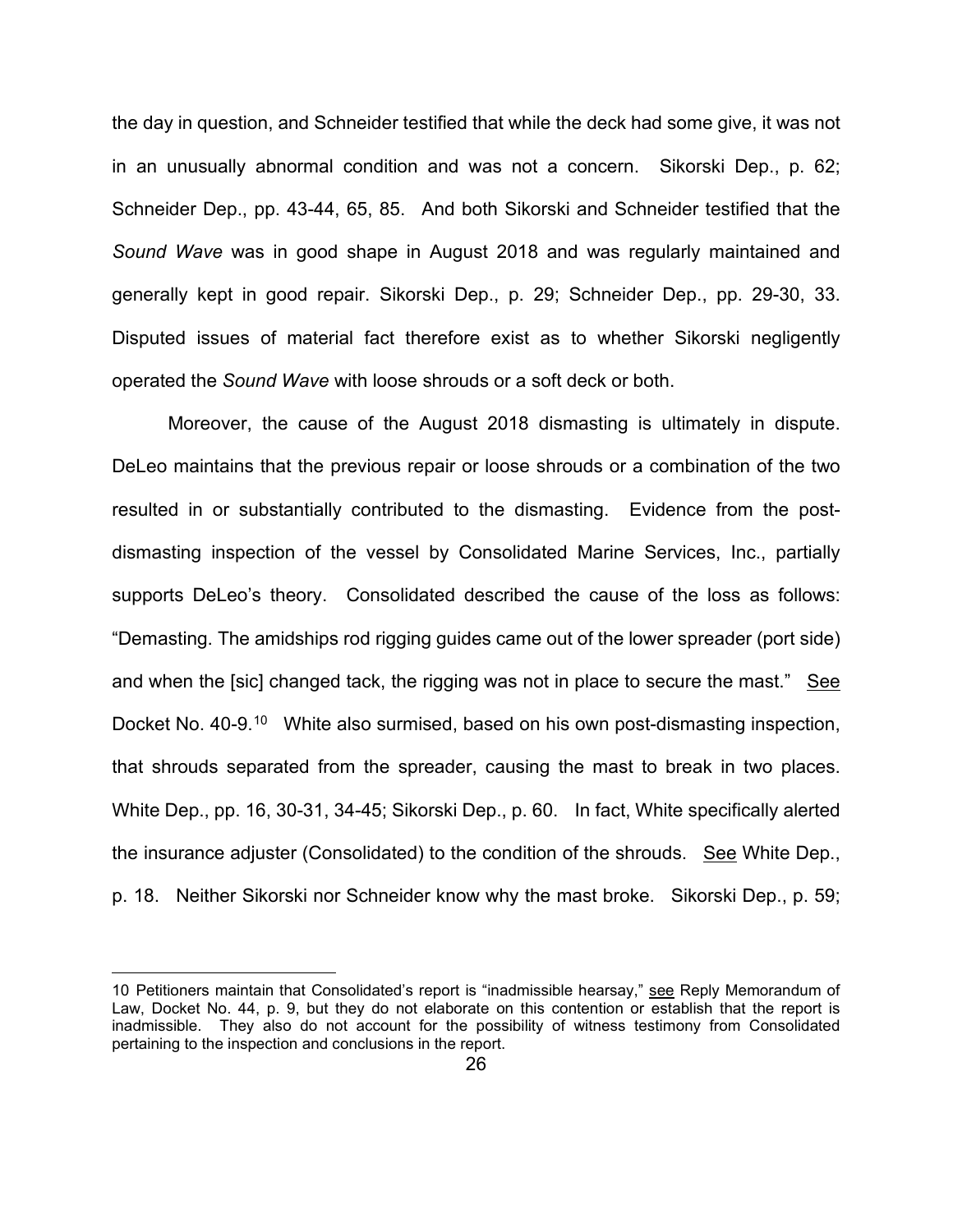Schneider Dep., p. 62.

Finally, there are disputed issues of material fact concerning whether DeLeo was even struck by the mast. For example, DeLeo contends that the mast landed on her and pinned her face-down to the top of the cabin, causing her personal injuries, including spinal fractures and shoulder impingement. See Claimant's Response, ¶ 41; DeLeo Dep., p. 38. Sikorski testified that the mast and rigging could not have hit DeLeo because they "fell as one big piece down the starboard side into the water." Sikorski Dep., p. 51. Schneider testified that neither the mast nor rigging hit DeLeo because it all fell into the water, not onto the deck. Schneider Dep., pp. 56, 83, 97, 98.

Viewing the evidence in the light most favorable to DeLeo and making all inferences in her favor, this Court finds that the existence of disputed issues of material fact precludes summary judgment on DeLeo's negligence claims. This extends to Petitioners' privity and knowledge, which can only be determined once the material factual issues are resolved.

#### **IV. CONCLUSION**

For the reasons stated above, this Court finds that Petitioners are entitled to summary judgment on DeLeo's maintenance and cure and warranty of seaworthiness claims because DeLeo cannot establish that she qualifies as a seaman entitled to such relief, but that summary judgment is precluded on DeLeo's negligence claims due to the existence of disputed issues of material fact. Petitioners' motion for summary judgment will therefore be granted in part and denied in part. Before proceeding to a *concursus* proceeding, the parties must engage in mediation to determine whether a pretrial